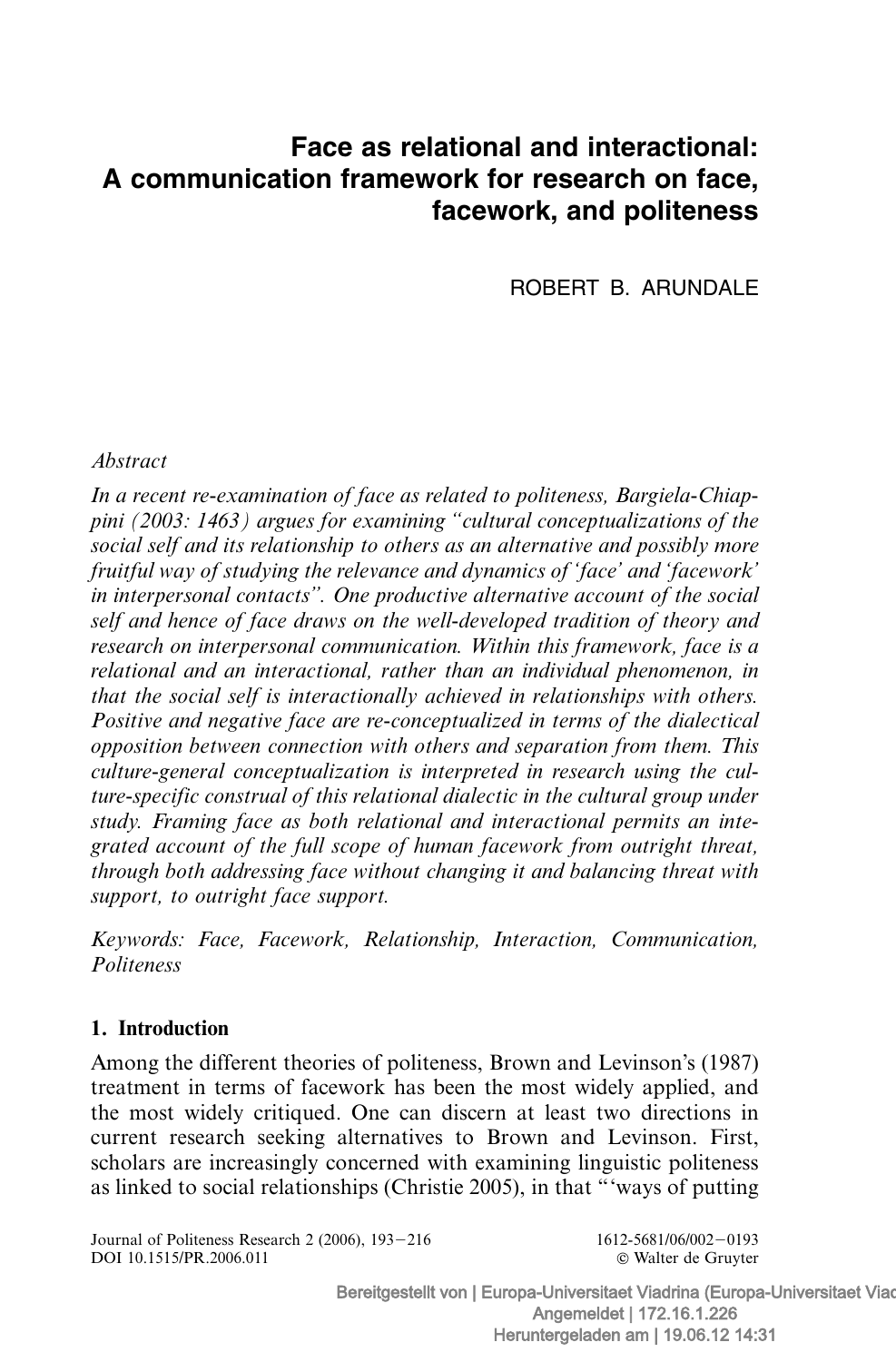things'... are part of the very stuff that social relationships are made of" (Brown and Levinson 1987: 55). Second, researchers are increasingly focused on politeness as it arises in interaction between persons. Brown and Levinson (1987: 48) argue that "work on interaction as a system" is "the area from which improved conceptualizations of politeness are most likely to emerge". These two new directions are examined here in developing a conceptualization of face as a relational and an interactional phenomenon. This conceptualization is distinct from Brown and Levinson's Goffman-inspired view of face, and provides an alternative framework for research on face, as well as for research on politeness seen as facework. In focusing on face, rather than on politeness, this paper sets aside many other critiques of Brown and Levinson's theory<sup>1</sup>.

Conceptualizing face as a relational phenomenon rests on the prior step of understanding face as an interactional phenomenon, which itself entails examining the distinct perspective provided by interactional achievement models of communication (Arundale 1999). These models form one basis for three critiques of Goffman's (1955) view of face, critiques that converge in an argument for rejecting Brown and Levinson's (1987) account as individual wants. Theories of the social self as an interactional phenomenon, of persons as emergent in on-going communication within relationships, and of the dialectical nature of human relationships provide the bases for the alternative conceptualization of face as a relational phenomenon. Conceptualizing face as relational and as dialectical provides an alternative conceptualization of positive and negative face that addresses concerns with the cultural generality of Brown and Levinson's formulation. The alternative conceptualization of face as relational and interactional departs radically from Brown and Levinson's account, but provides a framework for theory and research addressing the full scope of human facework, including the commonly examined strategic redress of face threat, the much less examined use of outright threat, the largely overlooked phenomena of outright face support, and the relatively unexamined indexing of social position apart from threat or support.

## **2. Language use as interactional achievement**

Scholars have generally overlooked a penetrating critique that Brown and Levinson (1987: 48) make of their own theory (see Arundale 2005:  $48 - 49$ :

Social interaction is remarkable for its emergent properties which transcend the characteristics of the individuals that jointly produce it; this emergent character is not something for which our current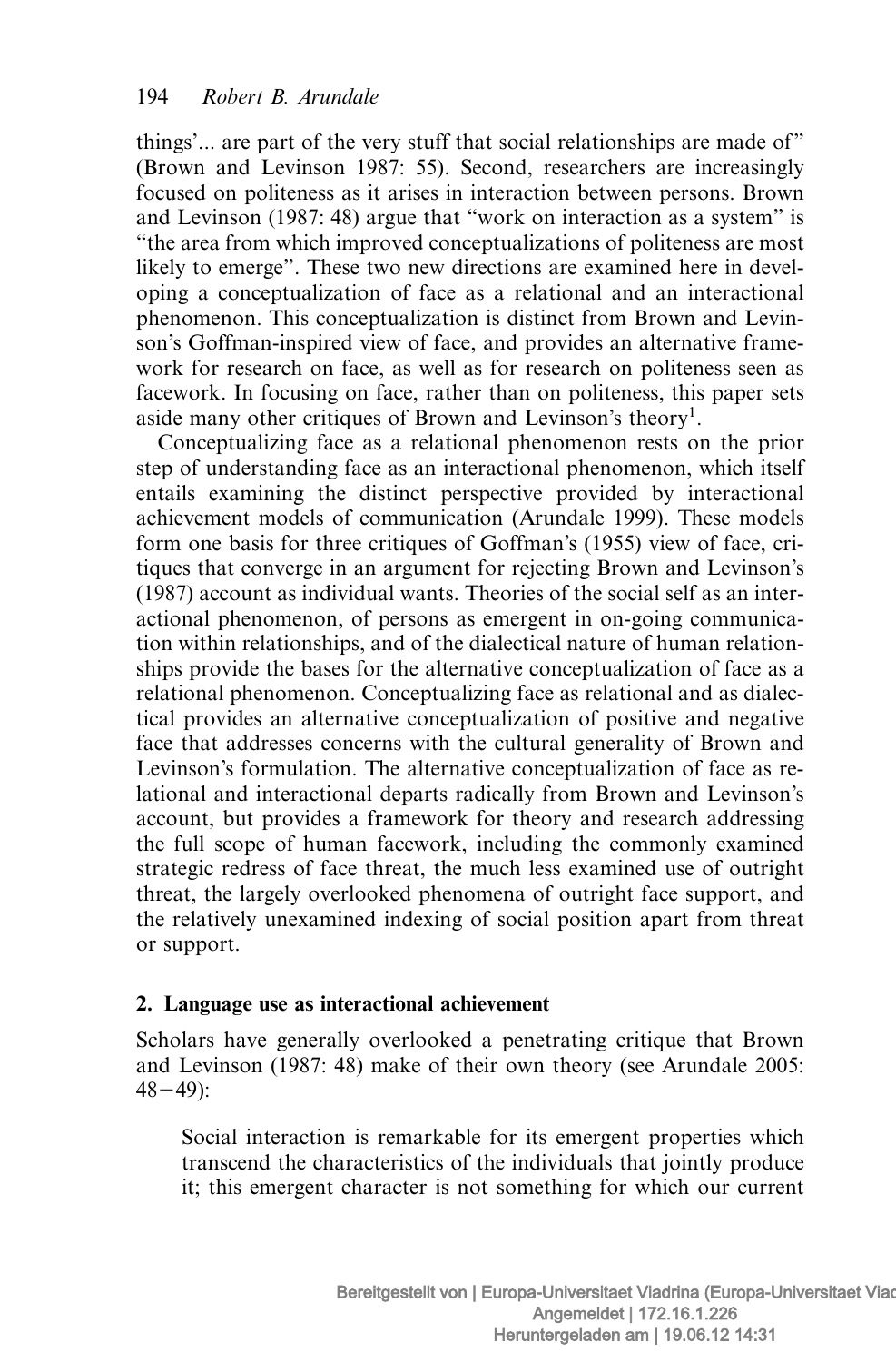theoretical models are well equipped. Workers in artificial intelligence have already detected a paradigm clash between 'cognitivism' and 'interactionism', and noted the failure of the former paradigm to account for interactional organization (see … Suchman, [1987]); our own account suffers from the same dose of 'cognitivism'. Work on interaction as a system thus remains a fundamental research priority, and the area from which improved conceptualizations of politeness are most likely to emerge.

The "current theoretical models" to which Brown and Levinson refer are those that underlie Grice's pragmatics and Searle's speech acts, to which one can add Goffman's account of the interaction order.

All of these models frame language use or communication as the encoding and decoding of meanings (Arundale 1991, 1999). In basic outline, a speaker has a meaning that he or she intends a hearer to have, encodes it using knowledge of the language, and transmits the language forms by producing an utterance. The hearer decodes the utterance using knowledge of the language, and recovers the speaker's meaning. Elaborated versions of the model (e. g., Sperber and Wilson 1995) add to this basic outline the speaker's planning for and the hearer's re-construction of inferences and/or of the speaker's intentions. Encoding/decoding models are pervasive in linguistics (Harris 1996; Linell 2005) and assume that the appropriate units of analysis in studying communication are the monadic individual, as well as the single isolated utterance (cf. Brown and Levinson 1987: 232). The consequence is that encoding/decoding models explain human communication as the alternating and strictly summative effect of one monadic individual on another, in a manner precisely analogous to the tooth of one gear pushing against the tooth of another gear to transfer power. The Western preoccupation with the individual as the central factor in explaining human activity could not be more evident.

Over the past 75 years, scholars in a number of disciplines have argued on diverse grounds that human communication (whether verbal or visible) is much too complex to be explained in terms of encoding and decoding. Bahktin (1981, 1986) in literary criticism, Gadamer (1976) in hermeneutics, Linell (1998, 2005) in the dialogic tradition, Watzlawick et al. (1967) in clinical psychology, and a half century of critiques within the discipline of communication, all reject individually oriented, monadic accounts of communication as inadequate<sup>2</sup>. Fully developed alternative accounts of communication have been slow to appear, but the past 25 years has produced several theoretical models that take the interacting dyad, as well as sequences of two or more utterances, as their minimum units of analysis (Arundale 1999, 2004; Clark 1996; Pearce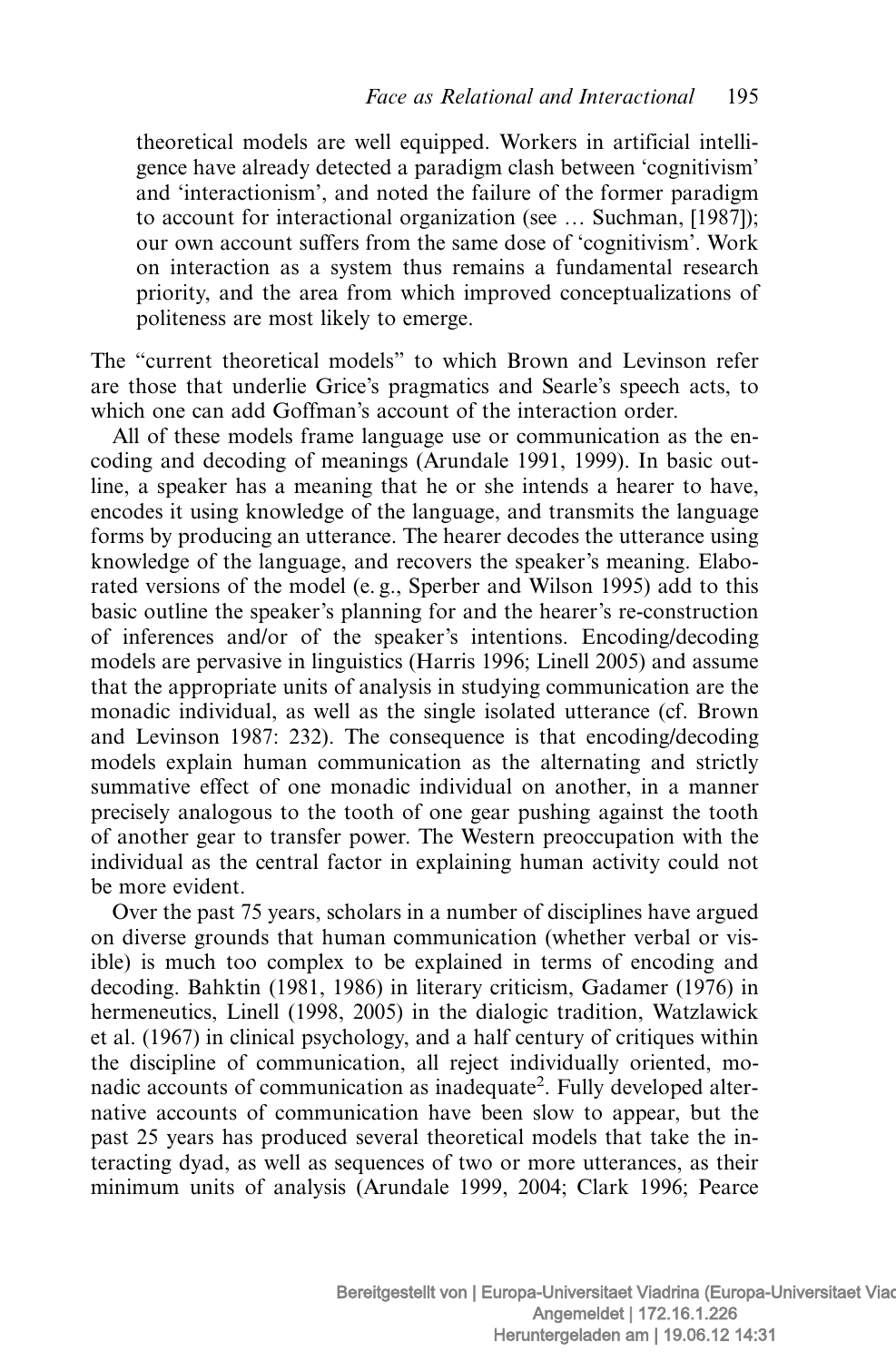and Cronen 1980). These alternative models conceptualize meaning and action as dynamically evolving, and more specifically, as emergent outcomes arising in two or more individual's producing and interpreting of a sequence of utterances. Such models explain human communication not as the simple mechanical meshing of gears, but as a complex, nonsummative process, akin to the interactional achievement of a musical line among a group of jazz musicians.

Briefly, following Arundale's (1999) extended treatment, a first speaker's utterance affords a certain range of interpretings, but does not determine which one of these interpretings will be operative in the conversation (use of the gerund indexes the dynamic nature of interpretings). The adjacent utterance of the second speaker affords a new range of interpretings. Both speakers now assess the consistency between the two ranges, and in doing so retroactively constrain their interpretings of the first utterance. More concretely, assume a first speaker utters "That's a nice jumper". If the second utters "You can't borrow it", the two together interactively achieve operative interpretings of the first utterance as a request. If the second speaker were to say "Thanks", the two would conjointly co-constitute operative interpretings of the first utterance as a compliment. All conversational action, topic managing and turn-taking is achieved interactionally, or is conjointly co-constituted. Very commonly the interpretings conjointly co-constituted by the participants are similar, though interactional achievement models explain how participants can and do conjointly co-constitute complementary and even divergent meanings and actions for an utterance in sequence.

Encoding/decoding models explain communication simply as an output of one system that serves as an input to a separate, independent system. These monologic accounts treat talk between two people entirely as a summative phenomenon. In contrast, interactional achievement models take the dyad as the minimum unit of analysis, and explain communication as the conjoint outcome of a single two-person system (Krippendorff 1984). These accounts treat talk as one of the non-summative or emergent properties that characterize complex systems: properties that encoding/decoding models are formally incapable of explaining (Krippendorff 1970). It is important to clarify terminology, here, because the term "interaction" is used in a number of different ways in discussing human communication. Quite frequently "interaction" is used in its "ordinary" sense as a synonym for "talk" or "contact", or as indexing simply "a situation in which people converse". Much less commonly, "interaction" is also used in a "technical" sense to index the conjoint, nonsummative outcome of two or more factors, as in "statistical interaction", or in "the conjoint outcome of a two-person system", as above. Whenever this latter sense is employed in this paper, the terms "interac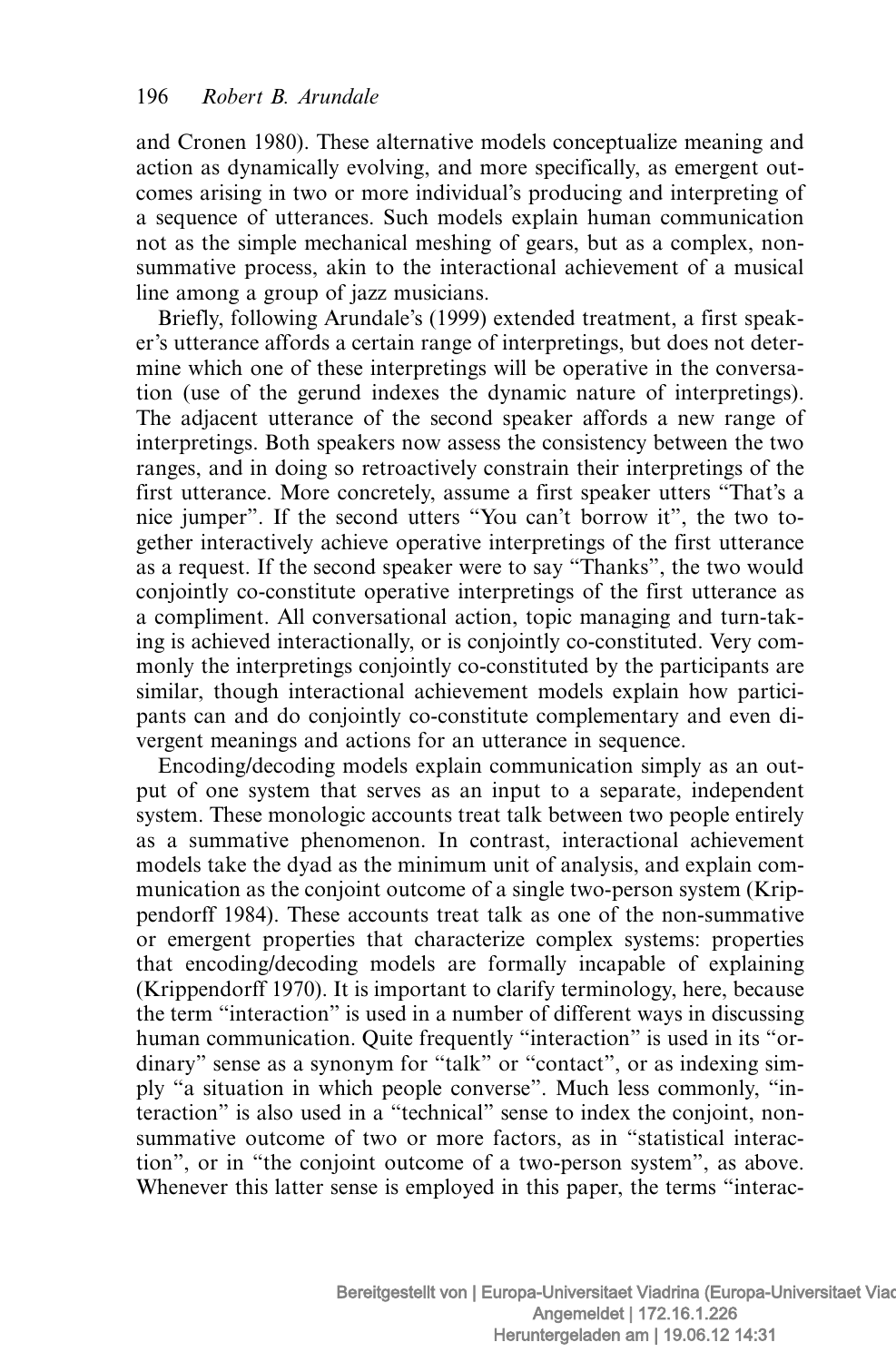tional" or "interactional achievement" will be used instead. Brown and Levinson's (1987) uses of "interactionism" and of "interaction as a system" in critiquing their theory are synonymous with "interactional achievement". When the term "interaction" is used in this paper in the ordinary sense, it specifically does not index summative, encoding/decoding conceptualizations of language use, nor language activity "that is directed to another person and has potential for affecting that other person", as in Schiffrin (1994: 415).

## **3. An alternative to** *both* **Brown and Levinson's** *and* **Goffman's concepts of face**

In seeking new insights and directions for research on politeness, Bargiela-Chiappini (2003) re-examines Goffman's (1955) original conceptualization of face. She argues that in contrast to Goffman's view, which links face to the maintenance of the social order, Brown and Levinson's (1987) re-interpretation is both individualistically and cognitively focused. As she notes, "For Goffman, 'facework' has to do with self-presentation in social encounters, and although individual psychology matters, it is the interactional [*sic*] order that is the focus of Goffman's study" (Bargiela-Chiappini 2003: 1463). More specifically, "It was the search for the 'general properties' that individuals share in social interaction, i. e., their social psychology, that led Goffman to analyze, 'not [...] men and their moments. Rather moments and their men.' (Goffman, 1967: 2-3)" (Bargiela-Chiappini, 2003: 1460). Bargiela-Chiappini (2003: 1464) argues that conceptualizing facework in Goffman's original sense of "self-presentation in social encounters which is dynamically realised in the interactional *[sic]* order" makes clear "the central rôle played by 'face' in the ritual dynamics of a rule-governed moral order" (2003: 1467). On these bases, she urges a return to Goffman's concept of face as a conceptualization more productive than Brown and Levinson's.

In examining how Goffman's (1955) view of face might be used in place of Brown and Levinson's (1987), however, Bargiela-Chiappini (2003) is critical of his approach in one regard. She observes that "Goffman's ideal social actor is based on a Western model of [the] interactant, almost obsessively concerned with his own self-image and self-preservation" (2003: 1463). To preserve face in the presence of others, individuals thus are continually engaged in facework, or in other words, engaged in certain ritual practices that are "governed by moral rules imposed on a social actor from outside" (2003: 1464; see Goffman 1967: 57 n9). These ritual practices of facework were central to Goffman's explanation of the "interaction order". Given that Goffman did not intend his theory of face and facework to apply beyond the American cultural context,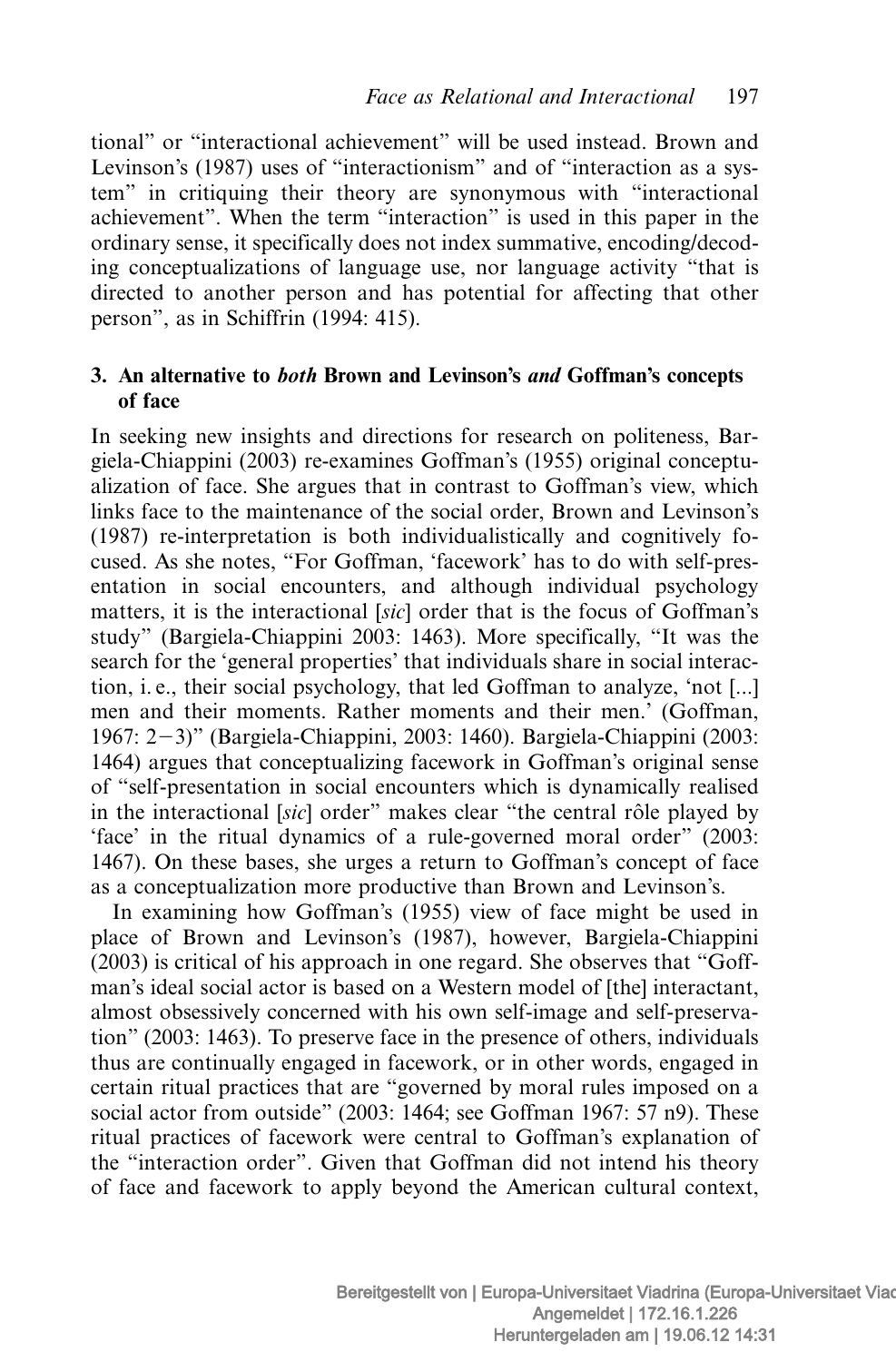Bargiela-Chiappini (2003: 1463) argues that scholars need to examine a range of "cultural conceptualizations of the social self and its relationship to others as an alternative and possibly more fruitful way of studying the relevance and dynamics of 'face' and 'facework' in interpersonal contacts". Bargiela-Chiappini's argument will be important in subsequent discussion, but there are three additional critiques of Goffman's conceptualization of face that have direct implications for Brown and Levinson's use of his approach.

# *3.1. The social self*

The first critique stems from the observation that in drawing on Goffman's (1955) concept of face, Brown and Levinson (1987) also draw on his concept of the social self. For Goffman, social actors were individuals whose socialization provided them with rules or scripts for ritual interaction, those rules being direct reflections of a pre-existing social and cultural consensus. Eelen (2001) argues that politeness theories are fundamentally Parsonian in the assumptions they make about the social order, an argument that applies as well to Goffman's view of the social self. Garfinkel's (1967) critique of Parson's theory is that societies and cultures are not collections of "judgmental dopes" who simply reproduce rituals following rules or scripts imposed on them during their socialization (Heritage 1984; Wilson 1970). Instead, as social actors go about the largely ordinary affairs of everyday life, they continually produce accountable social actions, and in doing so reflexively reproduce the normative framework within which such social action is carried out (Heritage 1984; Schutz 1962). Socialization comes about by actively participating in the everyday, contingent recreating of accountable action, not by passively internalizing widely shared patterns for ritual behavior. Eelen's and Garfinkel's critiques make evident that an alternative concept of face must rest on an alternative to Goffman's concept of the social self, and more specifically on a concept of the social actor as interactionally engaged in sustaining the social order.

# *3.2. The interaction order*

The second critique is that in drawing on Goffman's (1955) concept of face, Brown and Levinson (1987) also draw on his particular conceptualization of the "dynamics of 'face' and 'facework' in interpersonal contacts" (Bargiela-Chiappini 2003: 1463). More specifically, in examining the "relation between the self and spoken interaction", Goffman (1967: 227) sought to identify naturally occurring "interchange units", such as greetings or farewells, and to explain the organization of these units as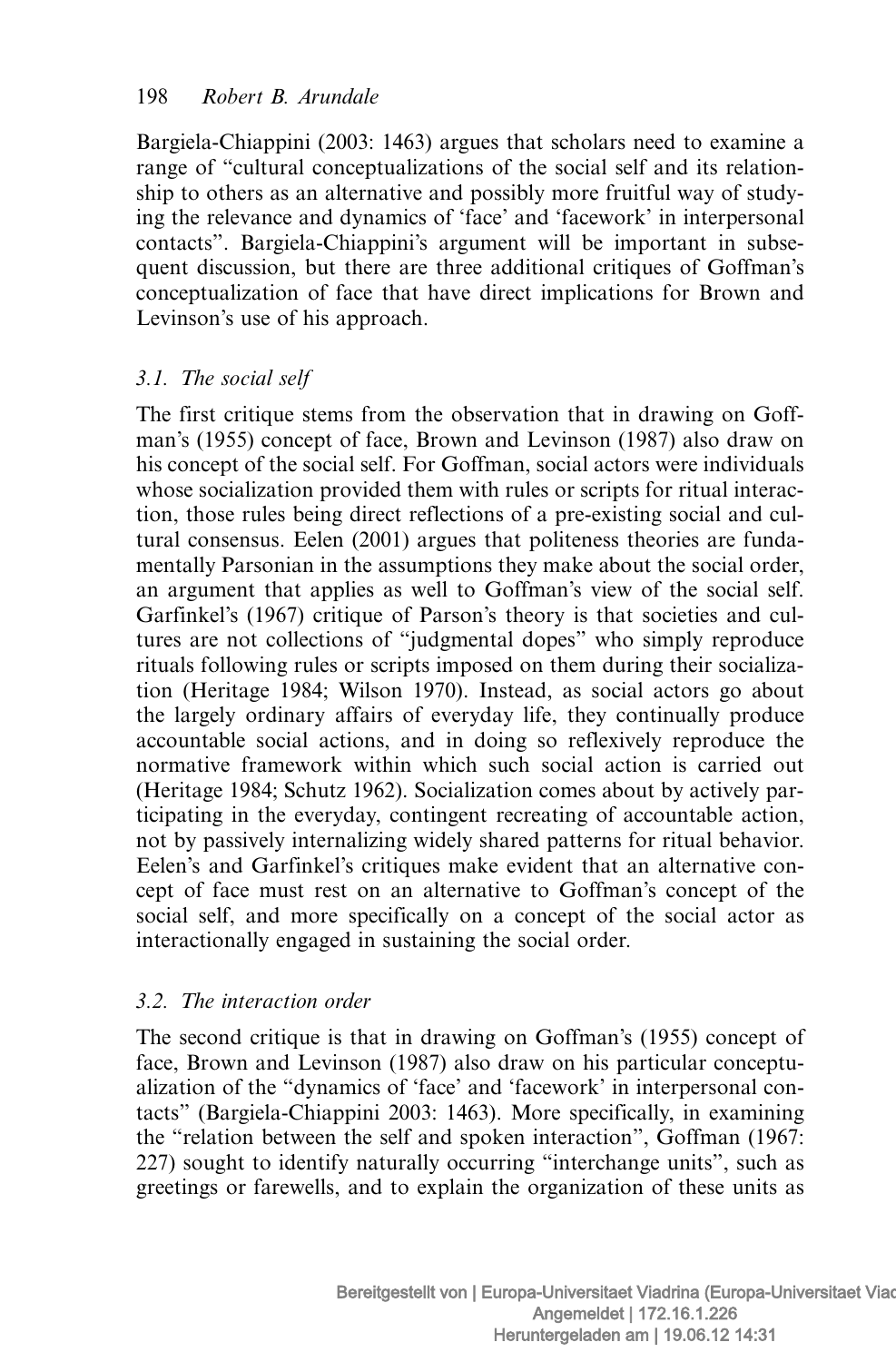instances of "interaction ritual". Schegloff (1988) makes evident that despite Goffman's (1967: 2) assumption that the focus of "the proper study of interaction is not the individual and his psychology, but rather the syntactical relations among the acts of different persons mutually present to another", his focus on "ritual requirements" in explaining the "interaction order" led him to focus on the psychology of social actors, rather than on the "system requirements" or the sequential organization of ordinary talk. In effect then, Goffman did focus on "men and their moments", not on "moments and their men" (Schegloff 1988: 107). The consequence is that Goffman's account of the dynamics of talk does not qualify as "interactional" in the sense employed in conversation analysis, or in interactional achievement models of communication.

## *3.3. The social psychological account*

The third critique is that in drawing on Goffman (1955), Brown and Levinson (1987) implicitly adopt his social psychological account of face, together with its Western conceptualization of the interactant. In the first step of a two-step process, Brown and Levinson (1987: 61) follow Goffman directly by defining "face" as public self-image. They then define "negative face" as one's "basic claim to territories", consistent with Goffman's (1967, 1971) avoidance rituals, and define "positive face" as one's "positive consistent self image" in the eyes of others, as in Goffman's presentation rituals. Brown and Levinson's (1987: 62) second step is unique to them. They reinterpret negative face as the want of every individual to be unimpeded in their actions, and positive face as the want to have one's wants approved by others. Reinterpreting face in terms of wants makes Brown and Levinson's individualistic social psychological framing especially evident, and it is a move that requires more careful scrutiny.

Brown and Levinson (1987: 62) clarify that they are employing a "special sense" of the concept of "wanting". However their use of terms like "wants" and "desires" has been widely interpreted in terms of the prominent Euro-American psychological tradition that explains the actions of individuals as caused by internal needs, drives, or motivations. That tradition is manifest in many different explanations of human activity, including in explanations of face wants or desires as motivations for an individual's choice of politeness strategies. Bavelas (1991) argues that explaining language use as caused by internal needs or drives is highly problematic at two levels. In constructing theory it is difficult to specify clearly the links between internal causes and their observable effects. In conducting research it is difficult to avoid circularity in indexing the internal states. Importantly, Brown (personal communication,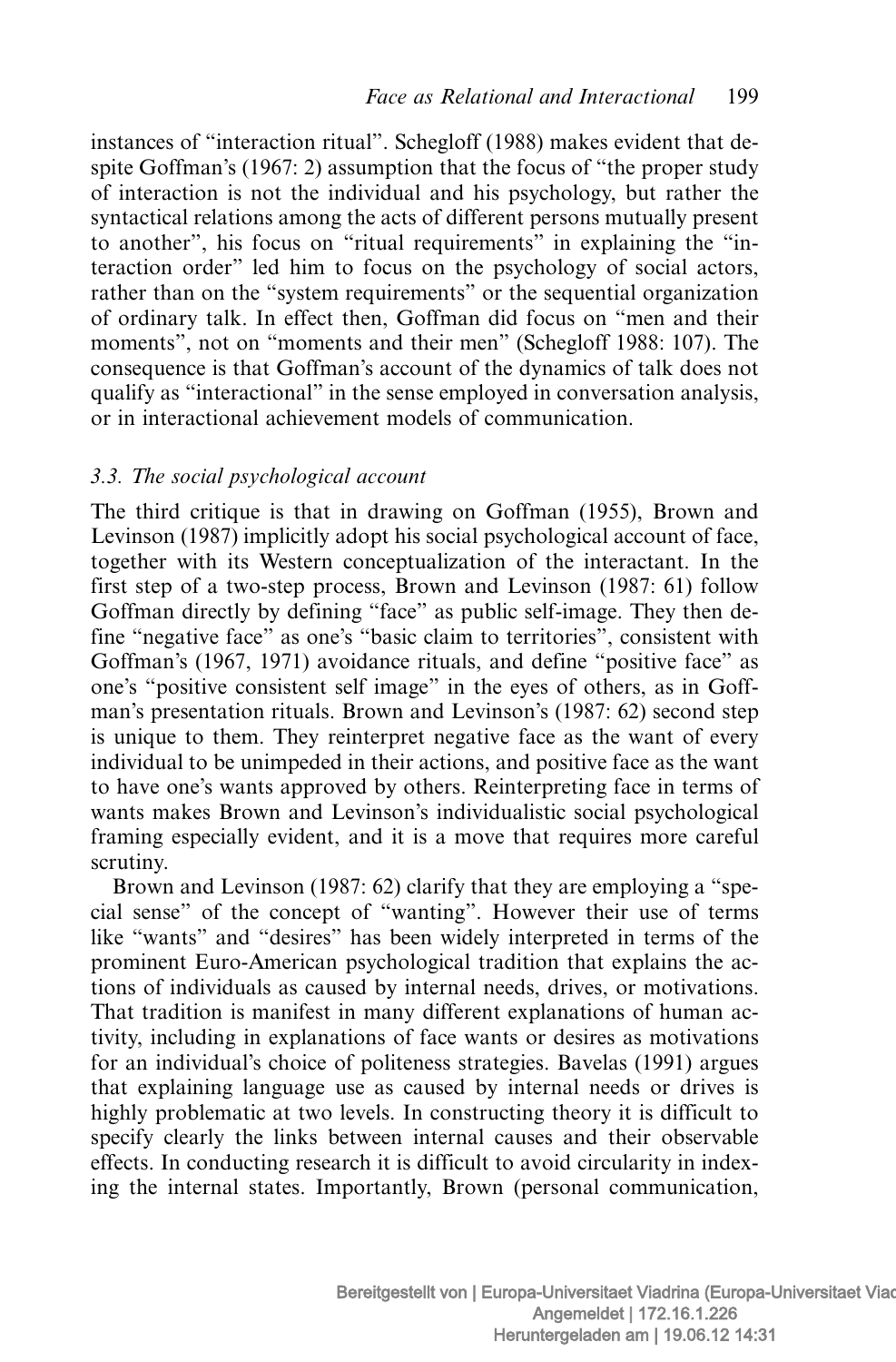June 1993) argues that positive and negative face wants are not individual needs, and that interpreting them in that way "is to reify the notion of face wants and to psychologize it". Instead, "B&L face wants are an interactionally relevant phenomenon, not a matter of our deepest personality and identity construction", because "they are only attributed to a person who is constructing his/her utterance in an interactional context". In short, "face is indisputably interactionally created and manipulated" (Brown 2001: 11623).

Each of these three critiques points not only to Brown and Levinson's (1987: 48) own critique of the "cognitivism" implicit in their theory, but also to their call for "work on interaction as a system" as basic to improved theories. Adopting a model of language use as interactional achievement is necessary in developing improved conceptualizations, but not sufficient. What is needed, in addition, is an alternative to Goffman's (1955) social psychological account of face and to Brown and Levinson's re-interpretation as individual wants.

## **4. Face as relational, and interactional**

Bargiela-Chiappini's (2003: 1463) suggestion is that alternative approaches to face and facework can be found in examining "conceptualizations of the social self and its relationship to others". One conceptualization that has surfaced independently in the work of Buber (1965), Bahktin (1981, 1986), and Mead (1934) is that the social self arises in communication with other social selves. In the work of these scholars, the "social self" is not understood as an "individual", or as a singular biological organism. Instead, the social self is seen as a "person", or as an individual inseparably entwined with the other individuals with whom he or she interacts (cf. Radcliffe-Brown 1940: 194). Buber, Bakhtin, and Mead each point to the centrality of human communication in forming and sustaining the social self. It comes as no surprise, then, that researchers in the discipline of human communication have drawn on these perspectives as bases for arguments that persons are emergent phenomena, interactionally achieved in situated verbal and visible communication (Baxter and Montgomery 1996; Krippendorff 1996; Pearce and Cronen 1980; Stewart 1978). In more specific terms, these theories claim that ontologically, persons come into existence and are sustained in their communication with other persons. In a radical departure from the Cartesian *cogito ergo sum*, these arguments maintain that *communicamus ergo sumus*.

The implication of these arguments is that social selves exist only in relation to other social selves, not as separate, monadic individuals. Alternatively, the implication is that using the single term "persons" is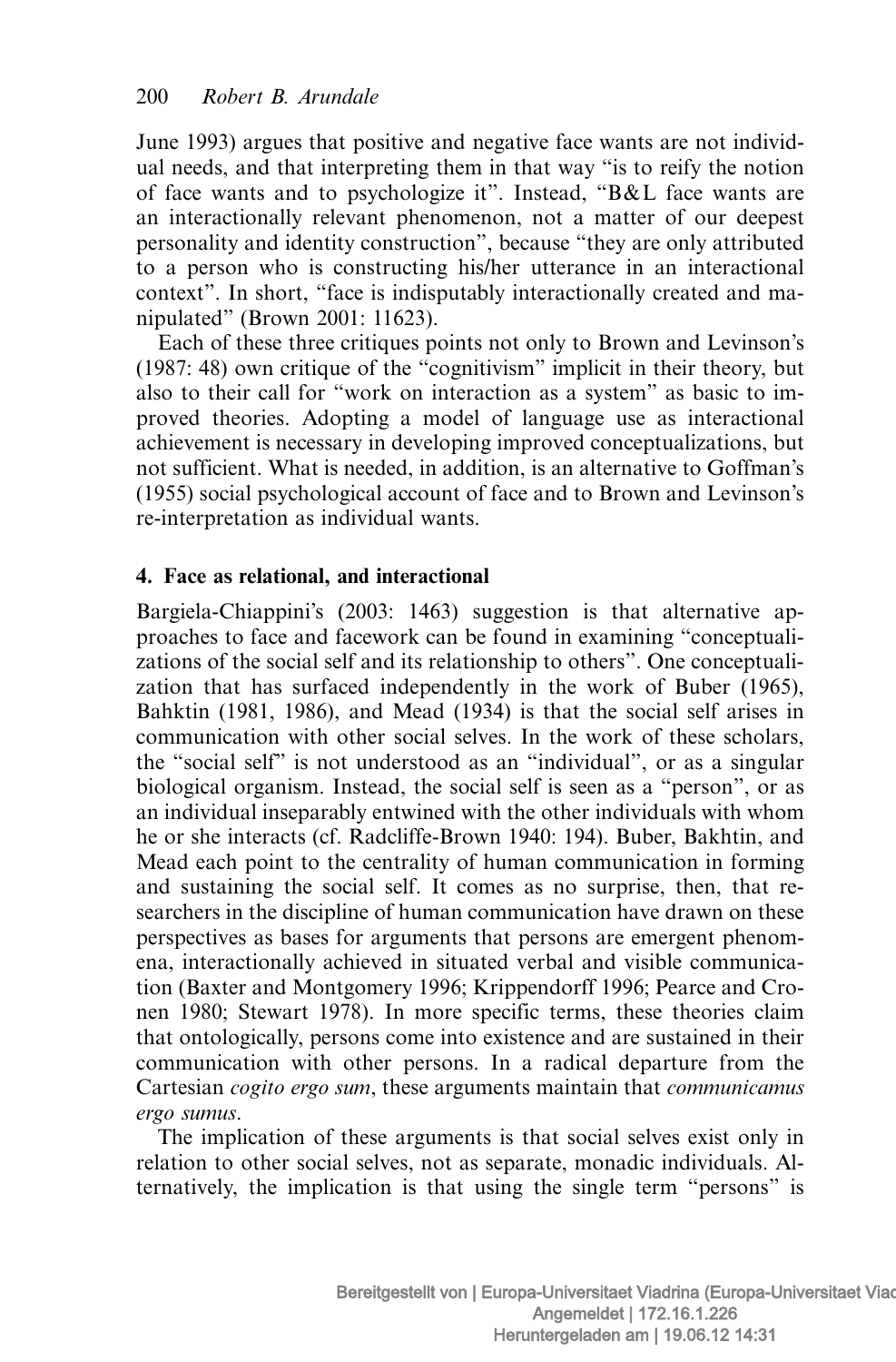equivalent to using the compound term "persons-in-relationship-toother-persons". Framed yet another way, social selves can be conceptualized only in view of the relationships they sustain in communicating with other social selves. In the sense employed here, a "relationship" is defined concretely with respect to two particular persons, and is a single dyadic phenomenon, not the sum of two separate monadic phenomena. A relationship is therefore distinct from a "role", in that a role is an abstract pattern observed in communication events across multiple dyads.

In Duck's terms (1995: 539; cf. 1994; cf. Baxter and Montgomery 1996), relationships are "not strings of encounters" but "modes of expression ... evinced in speech, but more generally in *meaning* …: a relationship to another person is ... not an element of nature but something that is given meaning and existence by relaters, perceivers and modes of action, including discourse". A relationship is "inseparable from the immediacy of interaction" (Simmel 1950: 126), and is continually and dynamically improvised in the partners' verbal and visible contact. If two persons have never encountered each other before, their conjoint co-constituting of meaning and action in conversation creates a new relationship. If they have an on-going relationship, each conversation interactionally re-establishes that relationship, sustaining it, and over time modifying it (Baxter and Montgomery 1996: 119). To paraphrase Heritage's (1984) observations with regard to conversation and context, communicative action is both relationship-shaped and relationship-renewing (1984: 242), and like context, relationship is endogenously generated within talk, rather than exogenous to it (1984: 280). In short, as Stewart (1995: 27) phrases it, drawing on Heidegger (1985), "the person is irreducibly relational, not individual".

Conceptualizing the social self as arising in relationships entails a distinct ontology in which social selves, together with the social order, are emergent in communication. Given that conceptualizations of face are rooted in conceptualizations of the social self, this shift away from Goffman's (1955) ontology of the monadic social actor engaged in rituals of presentation and avoidance provides one "alternative and possibly more fruitful way of studying the relevance and dynamics of 'face' and 'facework' in interpersonal contacts" (Bargiela-Chiappini 2003: 1463). In the alternative ontology, face is not a matter of the individual actor's public self-image. Instead, because social selves emerge in relationships with other social selves, face is an emergent property of relationships, and therefore a relational phenomenon, as opposed to a social psychological one. Importantly, framing face as relational rests directly on framing it as interactional. Within the framework of interactional achievement models, face is a meaning or action, or more generally an interpreting,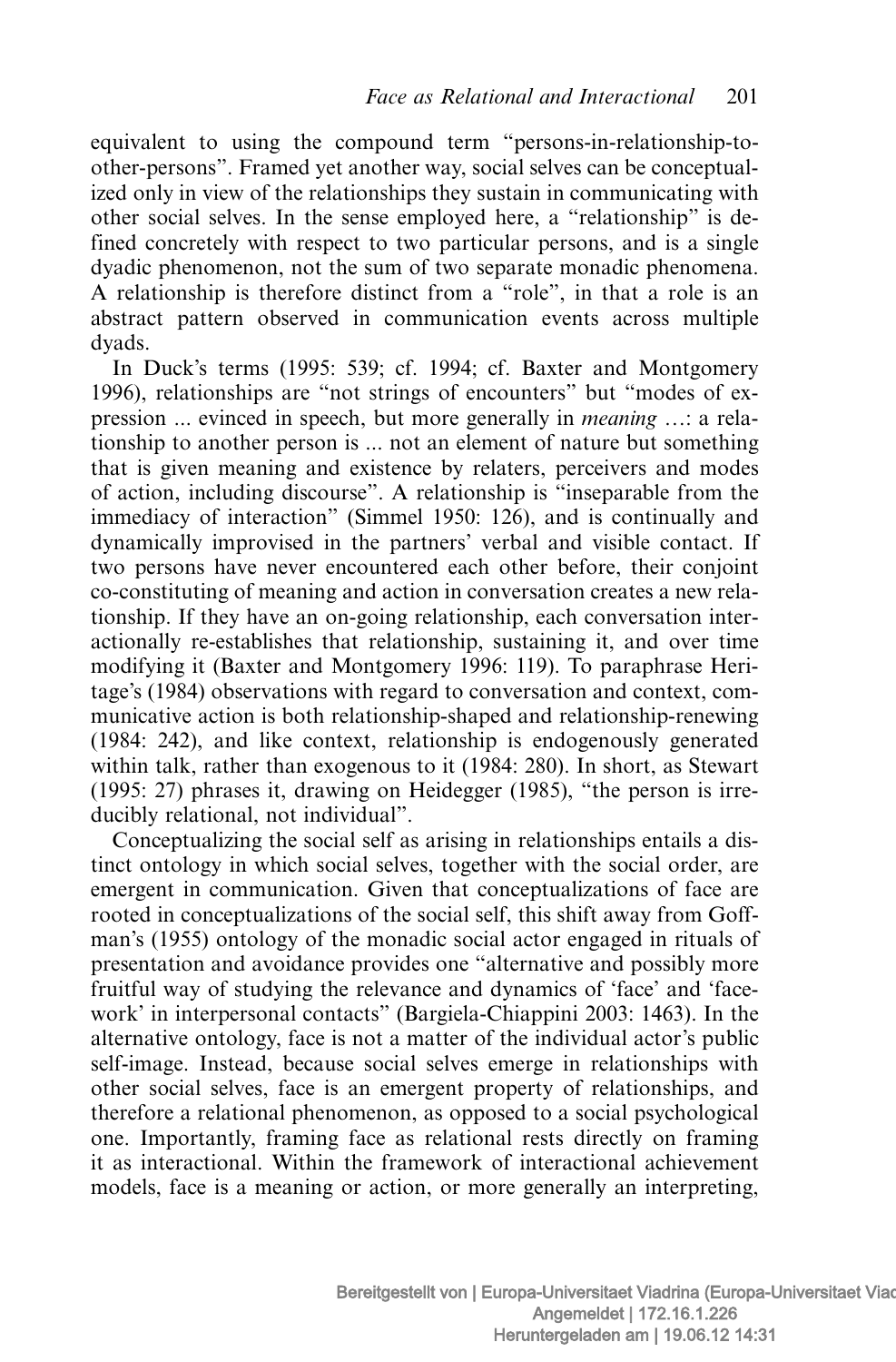that a participant forms in verbal and visible communication. Face meanings and actions emerge in the same manner as all other interpretings that participants form in using language (Arundale 2004). Face is therefore an interactional phenomenon, in addition to being a relational phenomenon.

More specifically, face is an interpreting that a participant forms regarding "persons-in-relationship-to-other-persons". Face meanings and actions arise, and are maintained and changed in relationships, as those relationships are conjointly co-constituted within and socially constructed across communication events<sup>3</sup>. Face is always potentially relevant in talk simply because human language use always occurs in a situated relationship. Because this alternative view of face is framed within a relational and interactional view of the social self, it is distinct from framings employing individual wants as causes or drivers of language choices, and it is not restricted by the individualism characteristic of Western views of persons. Face is also not equivalent with identity (Cupach and Metts 1994; Ting-Toomey 1988; Tracy 1990). Both relationships and identity arise, and are maintained and changed in communication, but a relationship, and hence face, is a dyadic phenomenon, whereas identity is an individual (and much broader) phenomenon (Hecht et al. 2005).

Again, clarifying terminology is helpful. As with "interactional", the term "relational" is used in different ways in research on language. One use involves the sense Brown and Yule (1983) employ in distinguishing the relational or interactional [*sic*] function of language from the informational or transactional function (as in Kasper 1990; Locher 2004, and others). This distinction is variously linked to Halliday's (1978) distinction between interpersonal and ideational meaning, or to Watzlawick et al.'s (1967) distinction between the relationship and content aspects of communication. All of these distinctions ignore Austin's (1962) argument that performing actions is a central function of language use. The terms "relational" and "relationship" are used in this paper in the quite different sense outlined above, specifically indexing the dyadic phenomena of relating as they emerge dynamically in person-to-person communication.

Use of the terms "relational" and "relationship" in this sense derives from a highly developed tradition of theory and research on relational communication stretching back to the 1960s (see Baxter and Montgomery 1996; Rogers and Escudero 2004). That research makes evident that what have been termed the "relational" and the "informational" functions of verbal and visible communication are *both* central in constructing and maintaining relationships, and that distinguishing between these functions in analyses is difficult. Relationships are at times the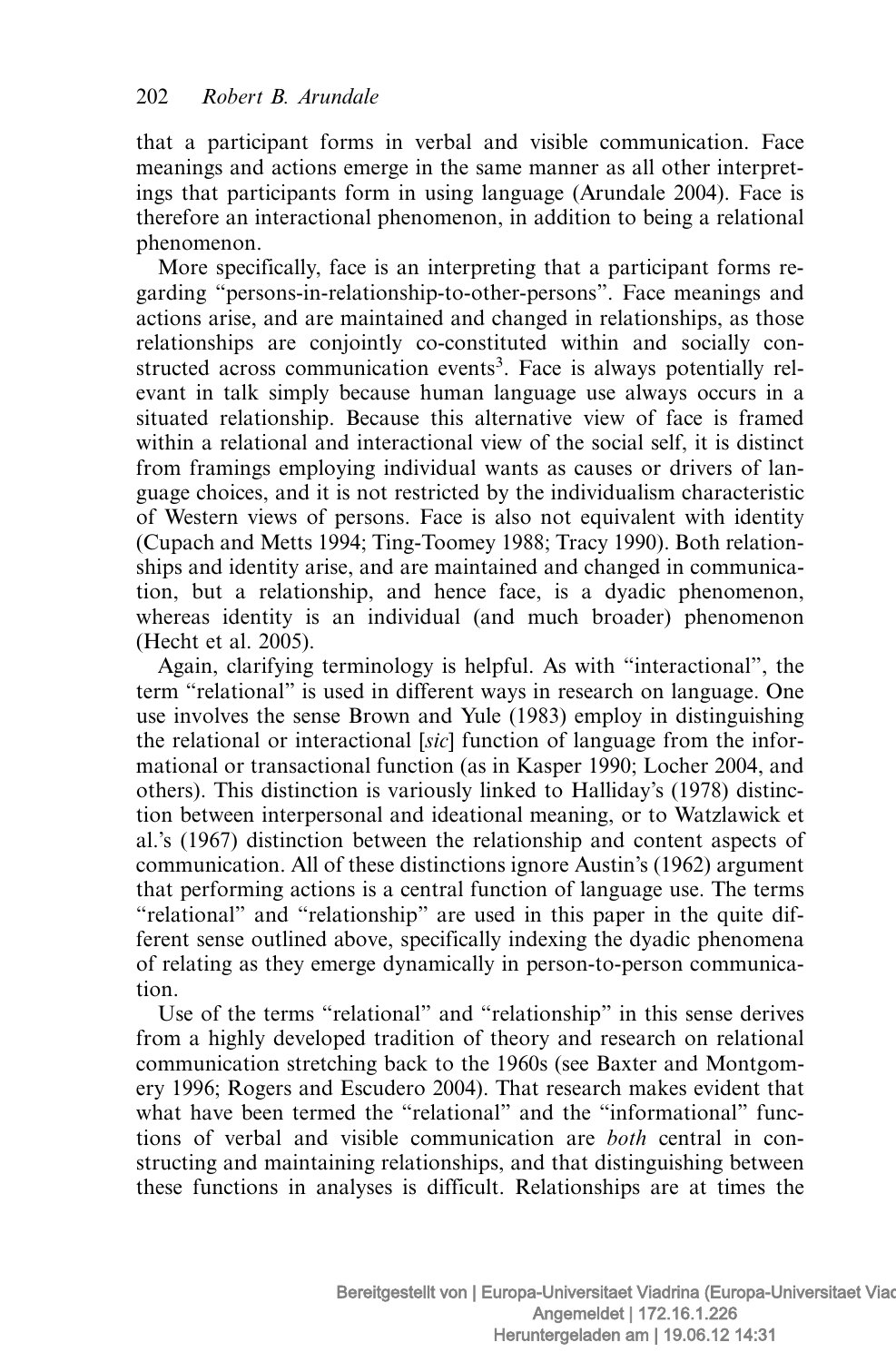overt topic or "information" of talk, but in general it is in talking about other topics that persons interactionally achieve a relationship as they conjointly co-constitute conversational action (Arundale 2004). The same research tradition makes evident that the processes of forming, sustaining, and ending relationships are multiple, complex, and broader in scope than the issues involved in face, facework, and politeness in language use. Moves to reframe matters of facework in terms of "relational work" are thus too inclusive (Locher and Watts 2005: 11). The interactional achievement of relationships encompasses the creating of "rapport", or "relative harmony and smoothness of relations between people" (Spencer-Oatey 2005: 96), but it very clearly encompasses the achieving of interpersonal conflict as well (e. g., Wilmot and Hocker 1998).

#### **5. Face as relational connectedness and separateness**

On the basis of a critical overview of both theory and research in relational communication, Baxter and Montgomery (1996) argue that as persons engage in the back and forth of everyday communication, they form and sustain relationships that can be described by three dialectics. Interpersonal relationships are characterized by *openness* or sharing, as well as by *closedness* with one's partner, by *certainty* about the relationship, as well as by *uncertainty* about it, and by *connectedness* with the other, as well as by *separateness* from them<sup>4</sup>. These three pairs of oppositional terms do not identify individual needs, but rather characteristics, conditions, or states evinced in the relationship that the partners achieve interactionally. Each pair of contradictory characteristics is linked as a dialectic, both in theory and in praxis. In theory, openness is the opposite of closedness, even though openness in a relationship cannot be defined apart from the existence of closedness, and vice versa. In praxis, the partners' certainty about their relationship is always present in dynamic interplay with their uncertainty about it. If this were not the case, there would be no need for mutual trust that one's partner remains committed at times when that partner is absent. Baxter and Montgomery provide evidence for all three dialectics, in quite different types of relationships, but it is the dialectic of connectedness and separateness that is of primary interest in further specifying the concept of face, and in re-conceptualizing Brown and Levinson's (1987) distinction between positive and negative face.

In terms of Baxter and Montgomery's (1996: 9) Relational Dialectics Theory, connectedness and separateness form "a functional opposition in that the total autonomy of parties precludes their relational connection, just as total connection between parties precludes their individual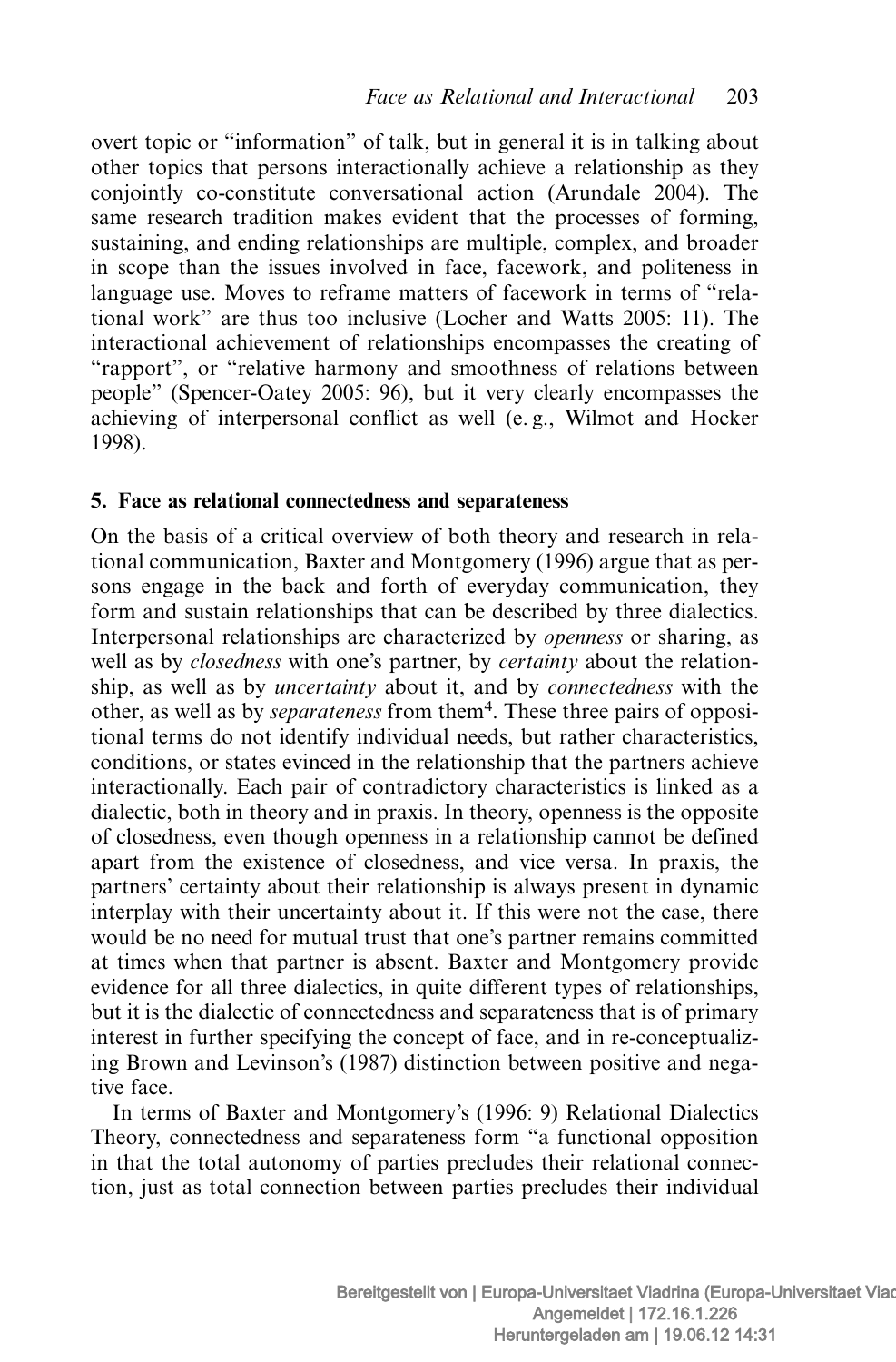autonomy". "Connectedness" in relationships indexes a complex of meanings and actions that may be apparent as unity, interdependence, solidarity, association, congruence, and more, between the relational partners. Because of the dialectical opposition, connectedness is always linked reflexively with "separateness", which indexes meanings and actions that may be voiced as differentiation, independence, autonomy, dissociation, divergence, and so on. Any new interpreting of separateness is seen in view of the existing interpreting of connectedness and has implications for it, and vice versa, because each state involves and defines the other. Initiating communication with an unknown other initiates the dialectical interplay of connectedness and separateness and initiates the relationship. In established relationships, the interplay between connection and separation is always present, so that in Bahktin's view, the relational partners are always poised "between unity and differentiation" (Baxter and Montgomery 1996: 79). The tensional interplay is dynamic, it is a driver of change, it is not resolvable, and it cannot be eliminated short of ending the relationship by ceasing all communication. In Relational Dialectics Theory there is no goal or ideal state of attaining or maintaining a balance between connectedness and separateness, nor is there any ultimate synthesis that arises out of thesis and antithesis, as in a Hegelian dialectic.

In view of Baxter and Montgomery's (1996) arguments that relationships can be characterized in terms of these dialectically related oppositional states, face can be seen to involve matters of relational connectedness and separateness, rather than of openness and closedness, or of certainty and uncertainty, for two principal reasons. First, although the latter two dialectics index processes that are integral to the work of forming and sustaining relationships, it is the interactional achievement of connectedness and separateness that defines a relationship. Quite simply, there exists no relationship except as two separate or differentiated persons achieve some form of connection or unity. Interpreting face in terms of this central characteristic of human relationships specifies the concept clearly, within the framework of a comprehensive, empirically grounded theory of interpersonal communication. The earlier definition of "face" as an interpreting of "persons-in-relationship-to-other-persons" can thus be recast more precisely as a participant's interpreting of "persons as both connected with and separate from other persons".

Second, unlike the other two dialectics, connectedness and separateness provides a clear, culture-general conceptualization of "positive" and "negative" face. Relational Dialectics Theory anticipates that connectedness and separateness will be voiced or interpreted differently at different times, in different relationships, and in different cultures. As a re-conceptualization of positive face, "connection face" encompasses a range of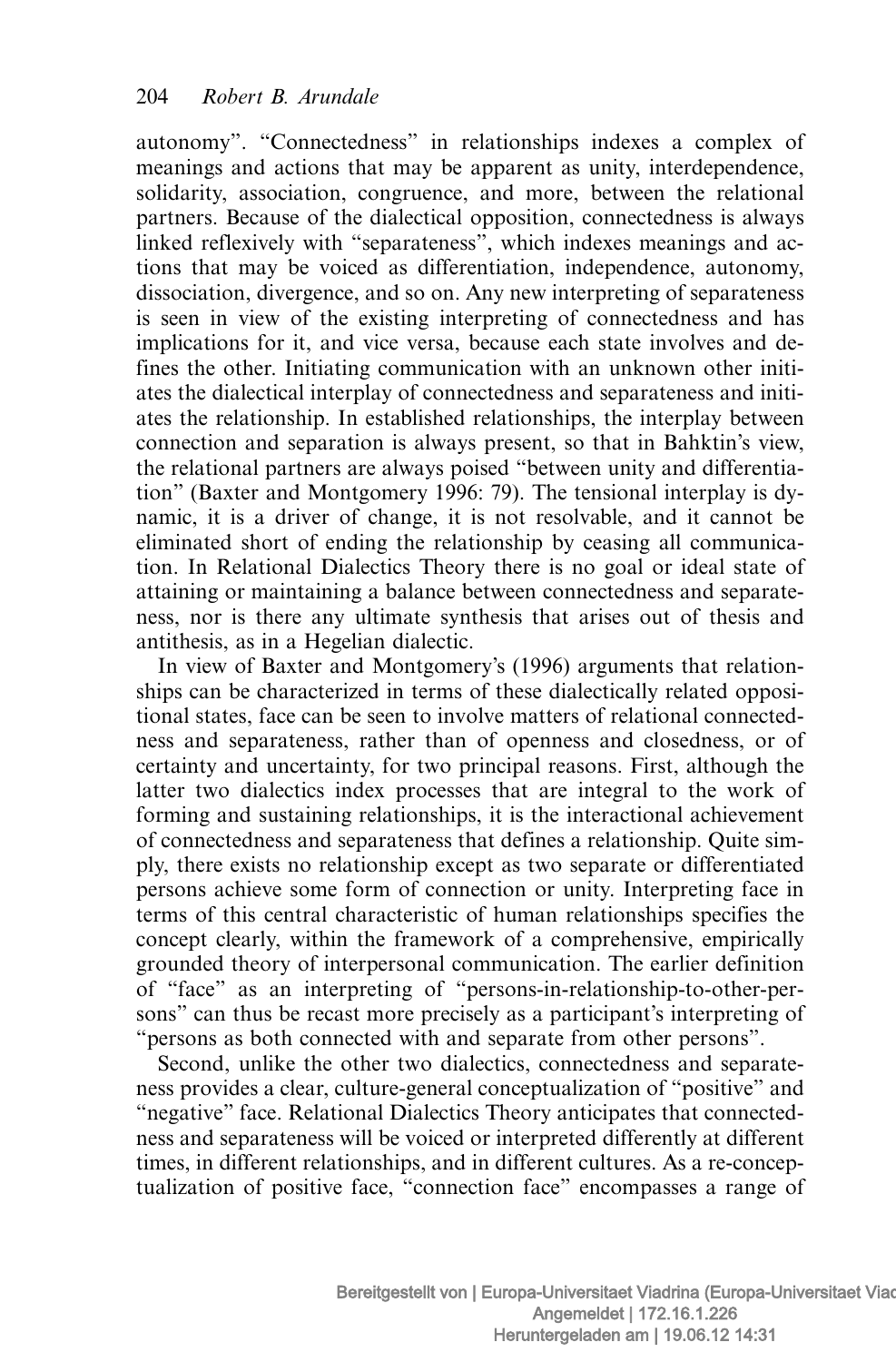interpretings much broader than, but inclusive of, being "ratified, understood, approved of, liked or admired" by others (Brown and Levinson 1987: 62). As a re-conceptualization of negative face, "separation face" encompasses meanings and actions that include, among many others, a person's "freedom of action and freedom from imposition" or "claim to territories" (1987: 62). Unlike positive and negative face, the concepts of connection face and separation face are not defined on the basis of a particular emic concept of face. They are culture-general in that they are derived from a conceptual framework that not only explains human relationships as sustained within the matrix of communication that comprises a culture, but also anticipates that many diverse types of relationships will be found within a single culture, and very importantly, across cultural groups.

#### **6. Face as culture-general and culture-specific**

The dialectic of connection face and separation face accommodates a wide range of culture-specific construals of face, without recourse to a third, culturally linked aspect of face as in O'Driscoll (1996). However, there is an important caveat in employing this re-conceptualization. Before analysts begin to examine face and facework in any particular language, cultural, or social group, they must undertake or employ careful, ethnographically grounded research that establishes how persons in that group interpret the dialectic of connection-face and separation-face. Four examples drawn from such research serve to indicate how the dialectic of connection face and separation face is interpreted differently in different cultures. The examples also clarify how conceptualizing the two aspects of face as a dialectic differs from framing them either as a dualism of two conceptually distinct aspects of face, or as the opposite poles of a single continuum, such that movement toward one pole involves movement away from the other (as in O'Driscoll 1996, Ting-Toomey 1988, and others).

Kluckhohn and Strodtbeck (1961: 23) pointed to the dialectic of connection face and separation face in observing that in the USA, each individual is "free to be like everyone else". As US Americans interact with one another, they conjointly co-constitute interpretations of themselves as monadic individuals who are independent of one another and free to determine their own separate courses of action (Bellah et al. 1985). Yet cut loose from the moorings of family, status, or systems of belief that are central in other cultures, this autonomous self is without form and effectively "empty", awaiting self-actualization. US Americans fill the void by interactionally achieving approval of one another's possessions, achievements, and personal characteristics, and one of the sur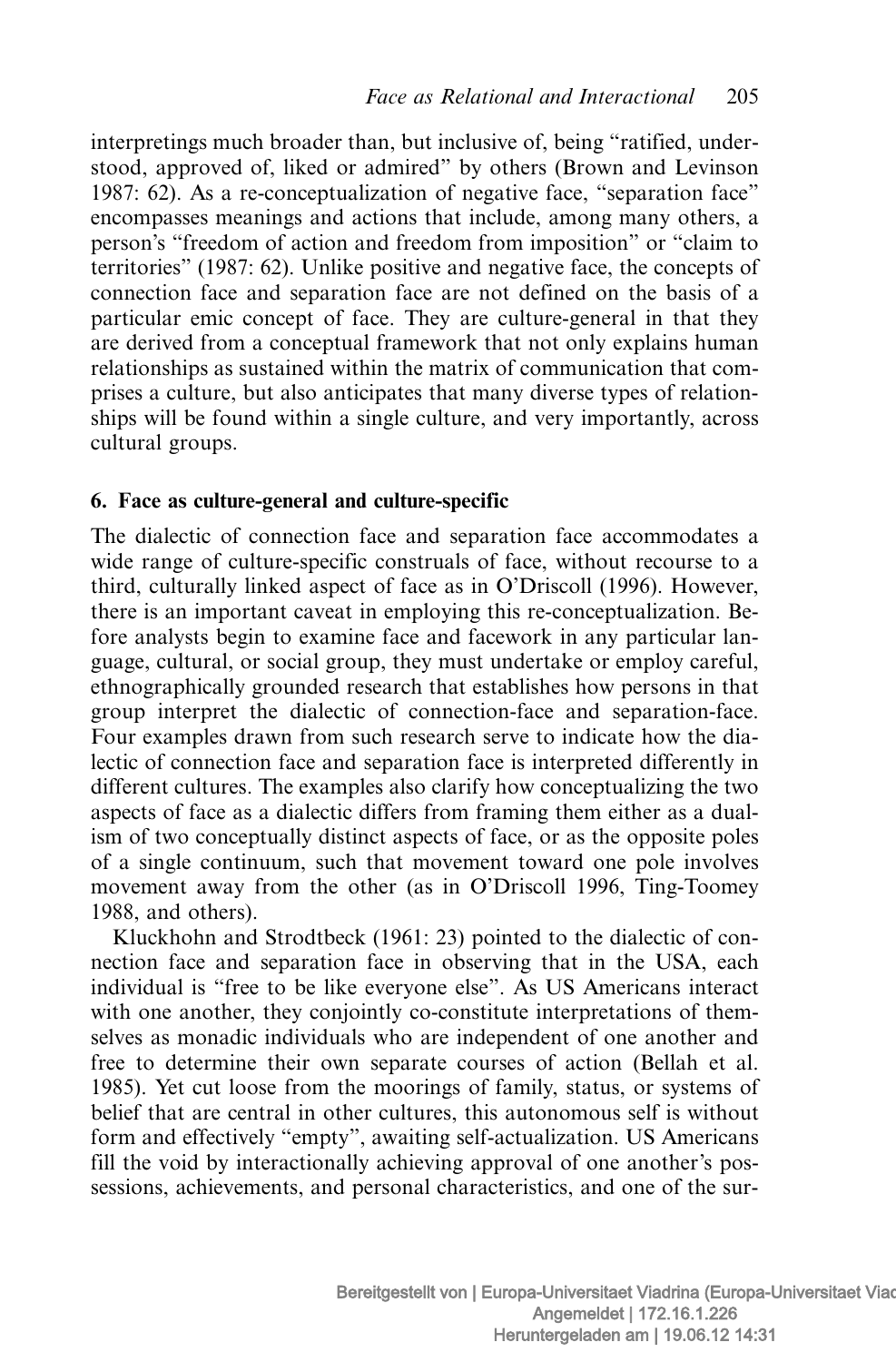est routes to achieving approval is to choose to be like everyone else (Stewart and Bennett 1991). As US Americans enact their myriad relationships, then, they conjointly co-constitute a tensional interplay between autonomy of action and reciprocal approval. Clearly these are alternative voicings of separation-face and connection-face. If autonomy is foregrounded in a participant's interpreting of an utterance, approval may be foregrounded as well, or it may remain in the background to surface reflexively at another time or in another area of the relationship.

Haugh (2005) argues that the culturally important concept of *basho,* or "place", provides valuable insights into politeness and face in Japan. Haugh and others (for example, Condon 1984) observe that in virtually all relationships, even in temporary ones, Japanese persons conjointly co-constitute relationships of obligation, dependency, and belonging that mirror relationships in the family household. These relationships constitute the "place one belongs". They are matters of *uchi*, or of being "inside" or included in a group. As they interactionally achieve *uchi*, however, persons in Japan also conjointly co-constitute the "place one stands", or *tachiba*. *Tachiba* is one's position as a person distinct from others in the group in rank, circumstance, or perspective. On the basis of the evidence he provides, Haugh argues that the "place one belongs", and the "place one stands", are opposing concepts that are nevertheless unified because they are both aspects of *basho* or place. *Uchi* and *tachiba* are culture-specific voicings of the dialectic of connection face and separation face, and using them appears to be much more productive in explaining face and politeness in Japanese than is the more commonly employed dualism of *uchi* versus *soto*.

Hernández-Flores (1999) argues that politeness and face in Spain can be seen to involve "self-affirmation" on one hand, and *confianza* or closeness and deep familiarity on the other hand. Her work provides an interesting comparison with that of Covarrubias (2002), who argues that relational communication in a Mexican organization reflects cultural patterns of both *respeto* or respect of others on one hand, and *confianza* or closeness, mutual assistance, and trust on the other. Neither researcher directly identifies these contradictory aspects of face as a dialectic, but both make evident that interpretations consistent with *confianza* are linked to and have implications for interpretations of self-affirmation or of *respeto*, and vice versa. Both of these pairs of oppositional terms can thus be seen as culture-specific construals of the dialectic of separation face and connection face. Both researchers point to *confianza*, but from a dialectical perspective it is likely that as European Spanish speakers interactionally achieve *confianza* in opposition to self-affirmation, they form interpretings of face different from those of Mexican Spanish speakers as they achieve *confianza* in opposition to *respeto*.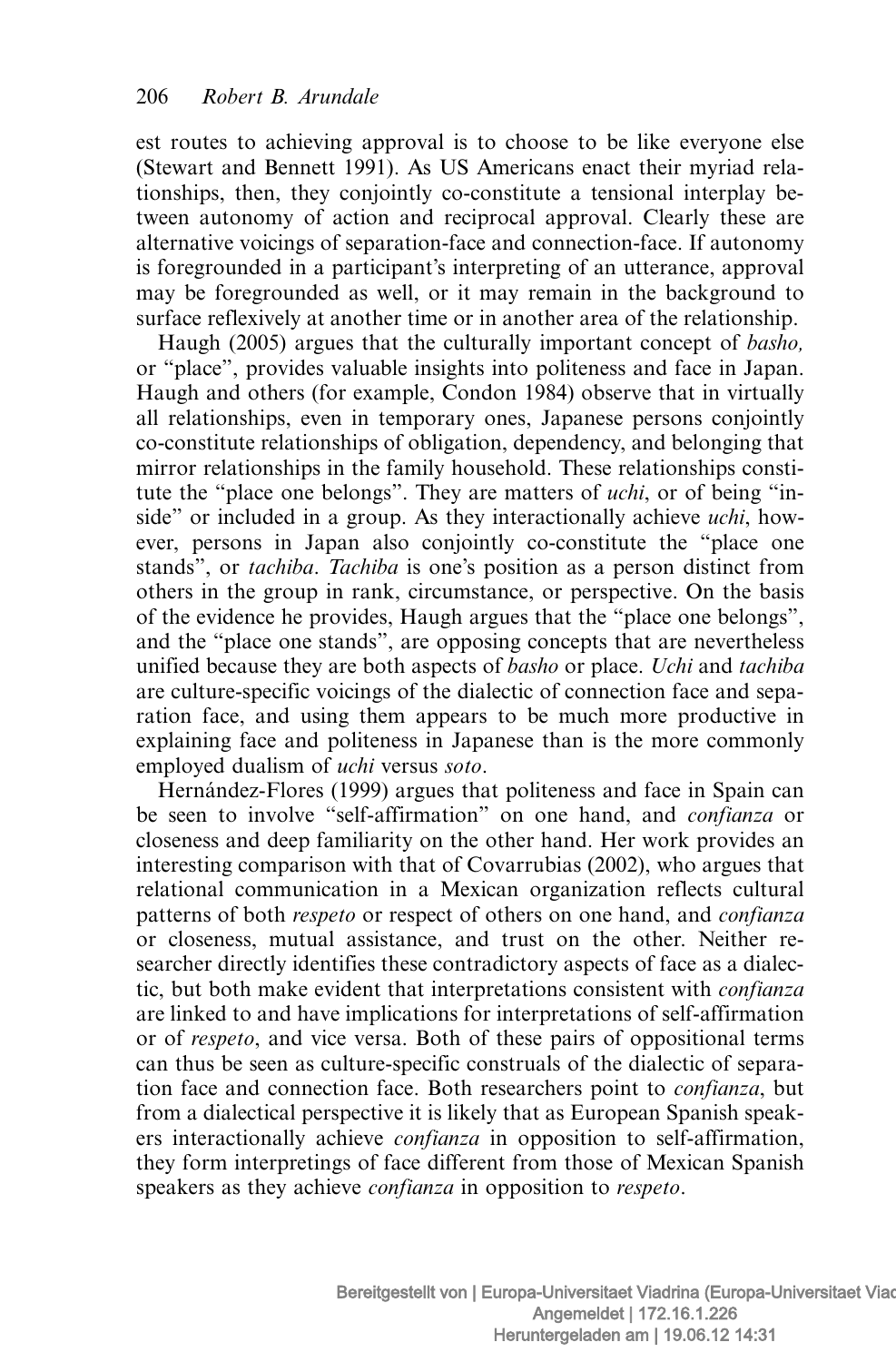## **7. An alternative framework for research on face, facework, and politeness**

The culture-general dialectic of connection face and separation face preserves the fundamental distinction to which Brown and Levinson (1987) point, but which they frame in terms that are difficult to reconcile with diverse culture-specific construals. However, these brief examples might lead one to assume that connection face and separation face are direct replacements for positive face and negative face. If that were so, one could simply carry on explaining face, facework, and politeness in the same manner as before, but using more inclusive terminology. Any such assumption would be incorrect, because it ignores the implications of the two radical shifts involved in developing this alternative conceptualization of face. One of these is the shift away from Goffman's (1955) view to a relational account of the social self, and hence of face. The other is the shift away from an encoding/decoding to an interactional achievement model of communication. These shifts provide a communication framework for constructing theory, and for conducting research on face, facework, and politeness, that is distinct from the social psychological framework employed in previous inquiry. Two broad implications are that theories that employ the alternative framework will provide explanations distinct from Brown and Levinson's, and that research based upon such theories will require different approaches in gathering and analyzing data. In characterizing these broad implications, it will be helpful at points to consider Face Constituting Theory (Arundale 1999, 2004) as an alternative explanation of face and facework consistent with both major shifts.

## *7.1. Relational account*

The shift to a relational account of the social self and of face implies, for example, that the much-used distinction between "self-face" and "other-face" is problematic (and Euro-American, as Stewart 1995). A relational view holds that self and other are dialectically linked because both persons comprise the other to the self, and as such mutually define one another in their communication (Baxter and Montgomery 1996). Redefined in relational terms, then, "self-face" becomes one's interpreting of "*my person* as both connected to and separate from *your person*", while "other-face" becomes one's interpreting of "*your person* as both connected to and separate from *my person*". What has been treated as a clear distinction between self-face and other-face reduces to a difference in the perspective one takes on the relationship in which the communication occurs. Goffman (1955: 214) noted that face "is not lodged in or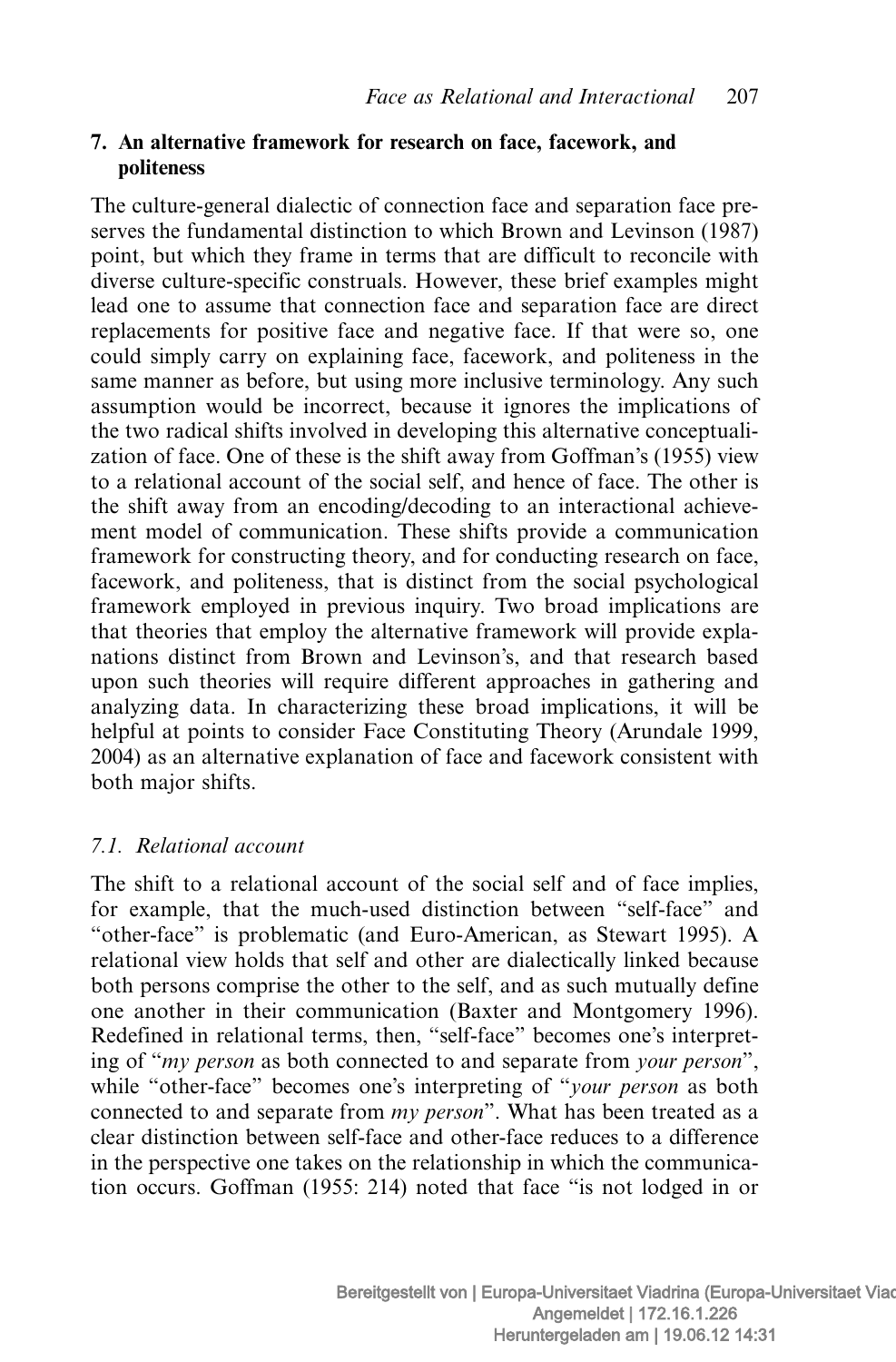on" the body, but is "diffusely located in the flow of events in the encounter". His Parsonian view of the social self, and his social psychological view of face, nevertheless led him and most who have followed to discuss face as if it were a personal possession of a monadic individual.

The shift to a relational account of the social self and of face also implies that power and social distance are relational phenomena. Interpersonal power is complex and multifaceted (cf. Christie 2004). In praxis, if power is framed as action to establish separateness, it is not operative until it is interactionally achieved in a specific relationship, that relationship implying some basis for connectedness (cf. Lannaman 1994: 40- 44). Social distance is likewise not a simple, unidimensional metric (Spencer-Oatey 1996). In theory, if distance is conceptualized as separateness between persons, it remains entirely undefined apart from some basis for relational connectedness. In the explanation provided by Face Constituting Theory, the complex of factors indexed by the terms "power" and "distance" are matters of context in using language, but they are not abstract, sociolinguistic factors in an exogenous context defined by the analyst. Instead, power and distance are specific, local factors in the context generated endogenously and made relevant to the talk by the participants (Heritage 1984: 280).

## *7.2. Interactional achievement*

One direct implication of the shift to an interactional achievement model of communication is that no utterance inherently marks, signals, or encodes any specific face meaning or action (cf. Brown and Levinson 1987: 5, 22, 55, 95, 271). The particular interpretings of face that become operative for one participant's utterance are evident to both participants only in the other's uptake of that utterance (Arundale 1999). In the moment of talk, participants draw opportunistically on the normative resources of their language to interactionally achieve not only conventional, but also non-conventional face interpretings, as for example in Okamoto's (1997, 1999; cf. Pizziconi 2003) studies of Japanese indexicals and honorifics in interaction, and Covarrubias' (2002) examination of Mexican Spanish pronoun use. A participant's face interpreting for any particular utterance is afforded and constrained by both participants' interpretings of the specific utterances that precede it and that follow it. More specifically, the normative resources for the practice of complimenting do not dictate that "That's a nice jumper" will be interpreted as a compliment within a given conversational sequence. Whatever interpreting becomes operative in the moment is dependent both on prior utterances and their interpretings, and importantly, on subsequent utterances, whose interpretings cannot be known at the point "That's a nice jumper" is spoken.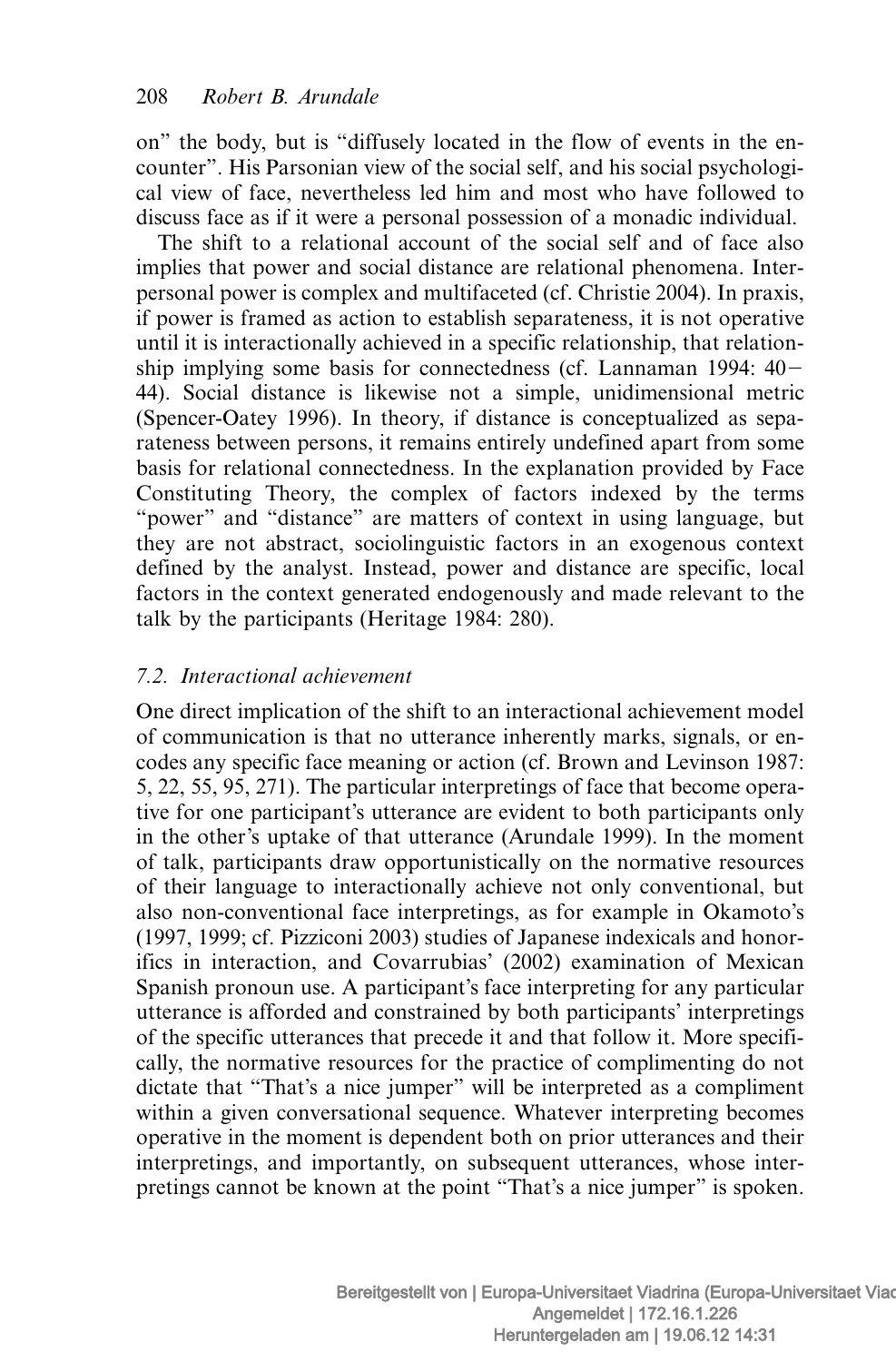Depending on the subsequent utterance, the participants may either interactionally achieve the conventional action and face interpreting as a compliment, or conjointly co-constitute a different, non-conventional action and face interpreting.

The shift to an interactional achievement model also implies that no utterance is inherently face threatening, and that the level of face threat a participant finds for a given utterance does not derive from a culturally based ranking of impositions, as in Brown and Levinson (1987). Face Constituting Theory (Arundale 2004) explains face threat as a participant-specific evaluation of the face meanings and actions conjointly coconstituted in the moment. Face support is likewise a participant's evaluation of an emerging interpreting of face, and hence is not defined as a Gricean implicature triggered by the presence of a verbal strategy. While it may appear that achieving connection face equates with support, and separation face with threat, there is no necessary linkage. In a divorce situation, for example, meanings and actions conjointly co-constituted as separation face may be evaluated as supportive, while operative interpretings of connection face may be viewed as threatening.

Beyond implications such as these, the shifts to a relational account and to an interactional achievement model also imply changes in approaches to research. Because participants' face meanings and actions are conjointly co-constituted as interaction proceeds, it is the participants' interpretings, not the analyst's, that comprise the evidence in studying facework (cf. Wilson 1970). Accordingly, analysts must demonstrate that the face meanings and actions they derive in examining data reflect the participants' face meanings and actions in the moment of talk, rather than the analyst's personal interpretings or theoretical concepts (MacMartin et al. 2001). The shift to an interactional achievement model thus foregrounds interpretative methods that examine resources and practices for facework in specific instances of verbal and visible contact, as for example in Chen (1990/1991) and Lerner (1996; cf. Arundale 2004). The methods employed in these studies are entirely consistent with key principles for establishing participant interpretings in interaction (Pomerantz and Fehr 1997; Schegloff 1996: 172-173). Methods that elicit interpretings from subjects and/or that aggregate across multiple instances encounter the same challenge of privileging the participants' meanings and actions in the moment, as opposed to the participants' post hoc reconstructions, or to the analyst's understanding of conventional interpretings.

The shifts to a relational account and to an interactional model do not imply, however, that analysts should eschew theoretical concepts such as face, or should avoid using general theories such as Brown and Levinson's (1987). MacMartin et al. (2001) argue that in order to avoid impos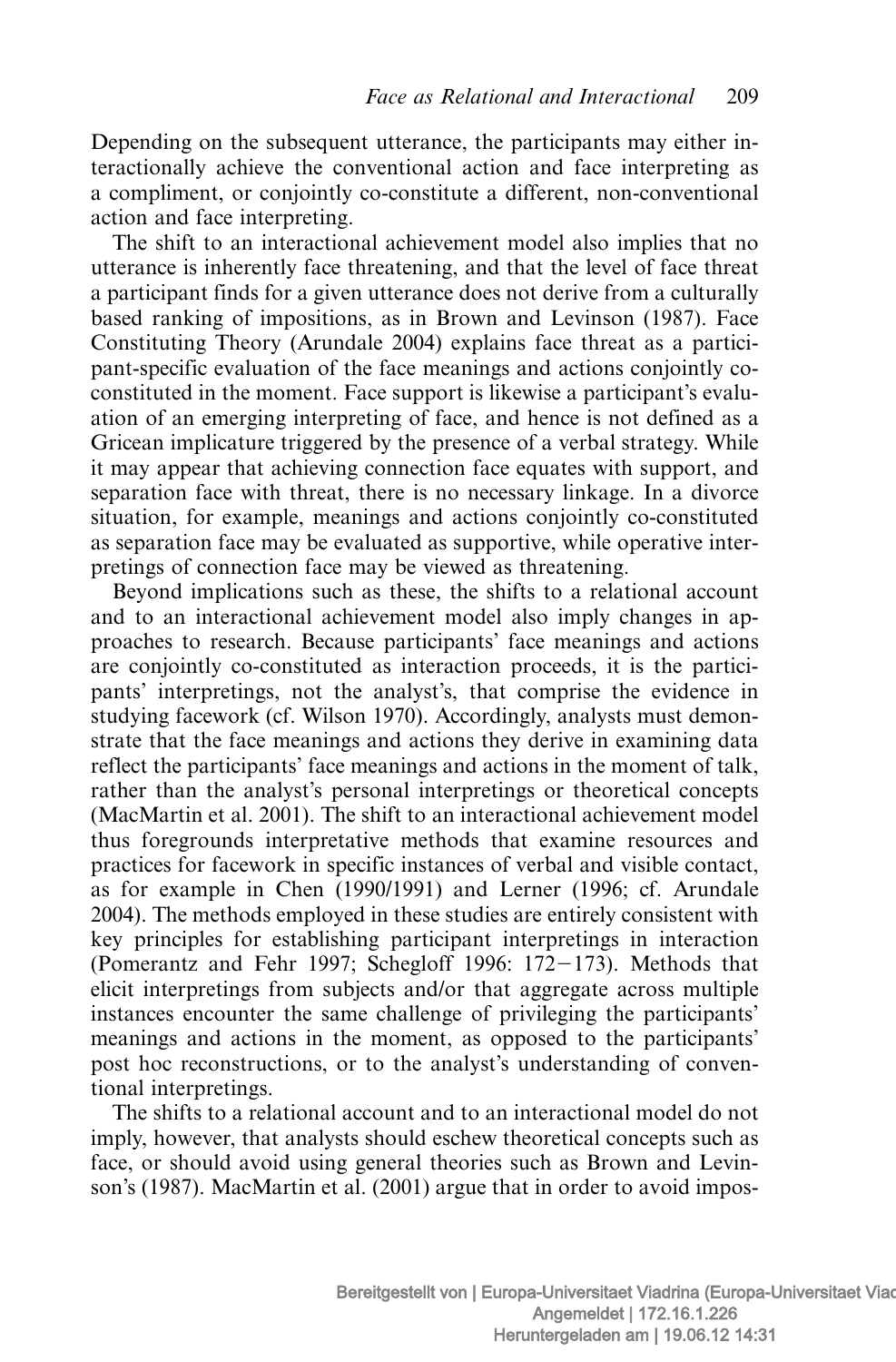ing their own theoretical concepts of face in their analyses, researchers need to distinguish between face as an analyst's resource and as a participant's resource, identifying and describing the latter and using the former only after analysis in framing or understanding the findings. The distinction MacMartin et al. call for is essential in examining participants' interpretings, but making it requires not only that the researcher have a clear conceptualization of face, but also that this conceptualization be examined critically prior to analysis so that it can be identified wherever it appears in the research process. More generally, making implicit, problematic, or vague concepts explicit opens research designs, analyses, and conclusions to constructive critique.

Using Brown and Levinson's (1987) theory as their principal example, Tracy and Baratz (1994) argue that employing general theories leads researchers to impose conceptual frameworks in their analyses that foreclose viable alternative explanations, the implication being that use of such theories is to be avoided. But any decision on what qualifies as data, on what analyses are applicable, or on what conclusions are valid implies the existence some conceptual framework or theory. More generally, making implicit frameworks or nascent theories explicit identifies the concepts that comprise the theory, and opens the theory/observation cycle to informed critique. Understanding that Politeness Theory was constructed to address a speaker's strategic choice in constructing an utterance intended to maintain face makes evident how and why its explanations for observations are distinct from those of Face Constituting Theory (Arundale 2004), which was constructed to address participants' conjoint co-constituting of face in conversation.

# *7.3. Facework and politeness*

Taken together, the shifts to a relational account of face and to an interactional achievement model of communication imply, as have many recent critiques, that continuing to explain facework and politeness using Brown and Levinson's (1987) theory is no longer productive. In their account, facework is limited to the redressing of face threat so as to maintain face in equilibrium. Brown and Levinson do not explain how face threat arises in talk, defining it variously as an inherent meaning (1987: 24, 65), as a conventional cultural meaning (1987: 76), or as a speaker intention (1987: 233). They do not examine face redress beyond explaining how it arises via implicature, nor do they consider redress as an aspect of face support. However, balancing threat with support to maintain equilibrium is only part of the full scope of human facework. Both scholarly research and everyday experience reveal that persons can and do interactionally achieve outright face threat, apart from any face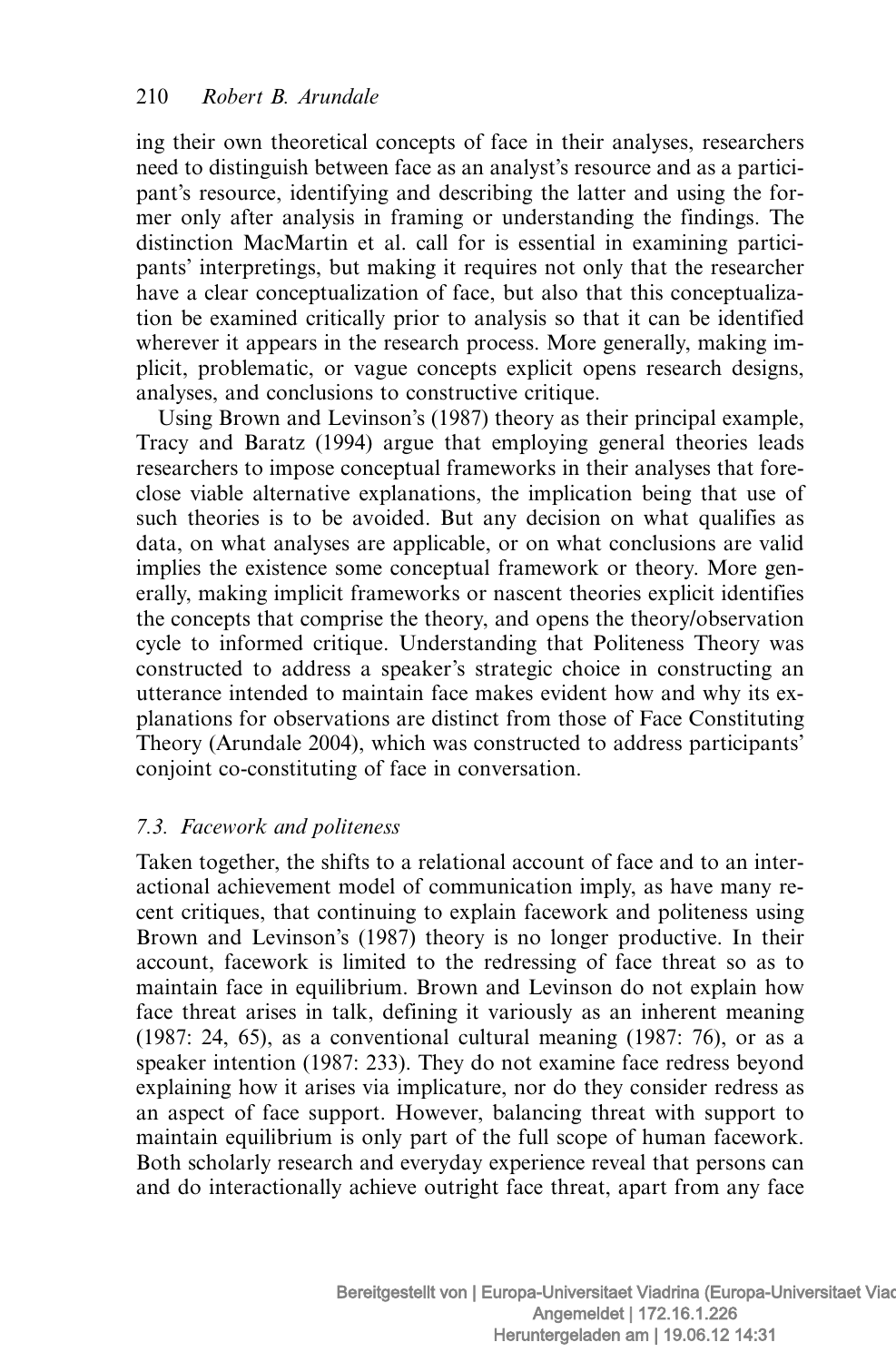support. Perhaps less obviously, they also conjointly co-constitute outright face support, apart from any face threat. Importantly, the predominant focus on facework as involving matters of threat and of support has led researchers to overlook the ways persons routinely address face apart from either threat or support. Interactionally sustaining the current state of a relationship is part of the everyday experience of facework for all persons, not just for persons such as the Japanese for whom social indexing is an obvious feature of language use. As an alternative theory of facework based in a relational and interactional approach to face, Face Constituting Theory provides an integrated explanation of these different facets of human facework.

Brown and Levinson's (1987) account of politeness equates it with facework that balances threat with redress, but as subsequent scholarship has shown, the link between politeness and facework is not so straightforward. A number of explanations of politeness avoid the concept of facework altogether, and there is relatively clear agreement not only that politeness cannot be adequately conceptualized apart from impoliteness (e. g., Eelen 2001), but also that analysts' theoretically-based conceptualizations of politeness (politeness2) need to be distinguished in research from participants' understandings of what comprises polite behavior in everyday conversational practice (politeness1, e. g., Watts et al. 1992). Accordingly, relationally and interactionally based conceptualizations of face and facework will have different implications for theory and research on politeness depending on the which of the multiple frameworks for conceptualizing politeness the researcher employs (Christie 2004, 2005).

Theories of facework not restricted to redress via conversational implicature can provide frameworks for extending current understandings of politeness as conflict avoidance (Kasper 1990). Research on impoliteness (e. g., Culpeper 1996) and rudeness (Kienpointner 1997) has enlarged the understanding of the nature of face threat, and theories of facework that explain face threat can in turn inform studies of impoliteness. Theories of facework that explain outright face support can frame future research on this aspect of language use, now largely overlooked because it falls outside scholarly and lay definitions of politeness. Importantly, theories of facework that explain how face is addressed in language use in the absence of threat and of support can provide frameworks for research on the pervasive and complex, but relatively unexamined phenomena of discernment (Ide 1989) and of politeness as social indexing (Kasper 1990; Pizziconi 2003).

The alternative, more culture-general conceptualization of face developed here is grounded in an observation considerably more general than Goffman's: all humans engage in communication within a matrix of rela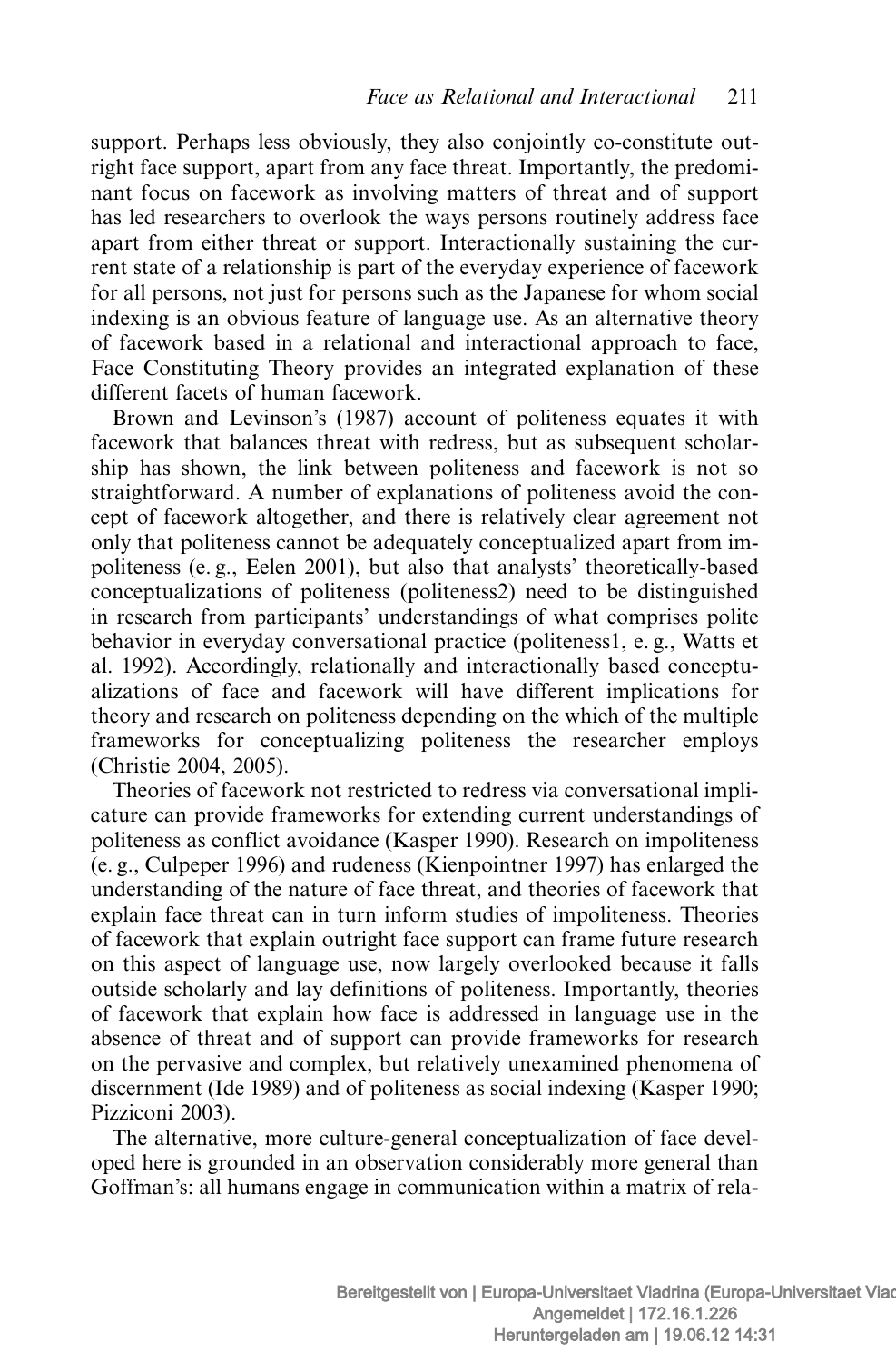tionships with other human beings. From the perspective of theory in human communication, interaction in relationships is basic to explaining human sociality. But given this particular observational and theoretical framing, one needs to ask if the alternative view of face as relational and interactional is a culturally bounded conceptualization. Of course it is. No human construction can be otherwise. Fitch (1994) has examined a number of possible cultural limitations in theory and research in interpersonal and relational communication, and post-modern critiques have made evident not only that awareness of such cultural framing is a necessity, but also that claims for universals need always be examined critically (Janney and Arndt 1993). New, more culture-general conceptualizations are always possible, but they can be derived only in dialectical interplay with culture-specific instantiations (Baxter and Montgomery 1996: 17; Brown 2001) .Therein lies another challenge for new conceptualizations of face.

#### **Notes**

- 1. Parts of this paper derive from a plenary lecture delivered at the conference on "Politeness: Multidisciplinary Perspectives on Language and Culture", organized by the Linguistic Politeness Research Group, Nottingham, UK, March 12, 2005.
- 2. As it is organized in the USA, unlike in Europe, the discipline of human communication focuses on verbal and visible, face-to-face contact in dyads, groups, public, and organizational situations, apart from written and mediated communication.
- 3. See Arundale (1999: 140-142) on the link between conjoint co-constituting in face-to-face communication, and the social construction of persons, relationships, norms, etc., over time across multiple communication events.
- 4. Baxter and Montgomery's (1996) theory of "relational dialectics" has been widely recognized as a thorough and productive integration and explanation of the extensive and diverse body of theory and research on relational or interpersonal communication. The theory is also the basis for penetrating critiques of extant theory, research, and research methodologies that employ the individual as the unit of analysis in studying relationships and the social self, and/or that view the oppositional characteristics of relationships as dualisms.

#### **References**

- Arundale, Robert B. (1991). *Studies in the way of words*: Grice's new directions in conceptualizing meaning in conversational interaction. Paper presented to the International Communication Association, Chicago, IL.
- Arundale, Robert B. (1999). An alternative model and ideology of communication for an alternative to politeness theory. *Pragmatics* 9 (1): 119-153.
- Arundale, Robert B. (2004). Co-constituting face in conversation: An alternative to Brown and Levinson's politeness theory. Paper presented to the National Communication Association, Chicago, IL.
- Arundale, Robert B. (2005). Pragmatics, conversational implicature, and conversation. In *Handbook of Language and Social Interaction*, Kristine L. Fitch and Robert E. Sanders (eds.), 41-63*.* Mahwah, New Jersey: Lawrence Erlbaum.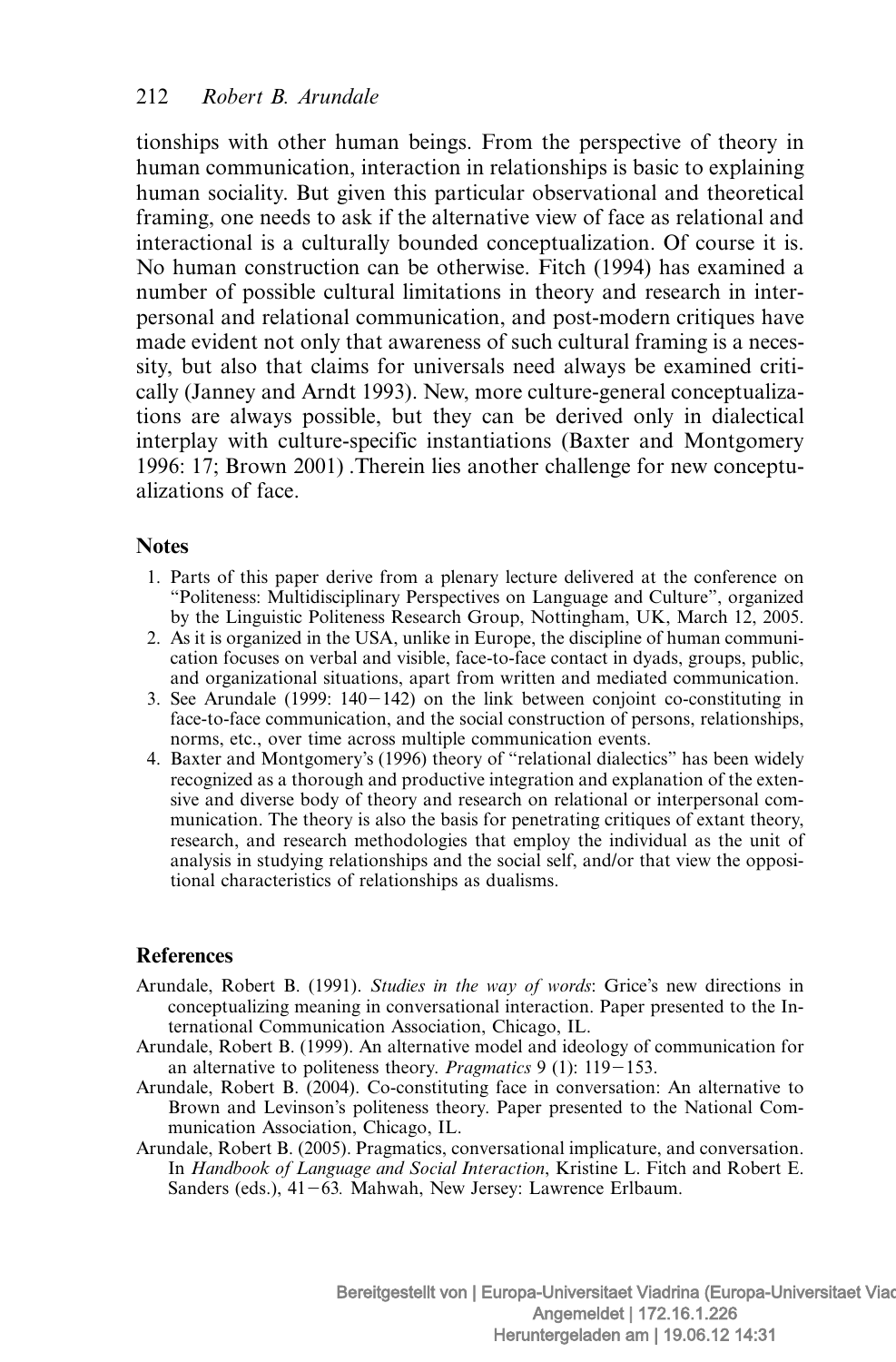Austin, John L. (1962). *How to Do Things with Words.* Oxford, UK: Clarendon.

- Bahktin, Mikhail M. (1981). *The Dialogic Imagination: Four Essays by M. M. Bahktin* (M. Holquist, ed.; C. Emerson and M. Holquist, trans.). Austin, TX: University of Texas Press.
- Bahktin, Mikhail M. (1986). *Speech Genres and Other Late Essays* (C. Emerson and M. Holquist, eds.; V. McGee, trans.). Austin, TX: University of Texas Press.
- Bargiela-Chiappini, Francesca (2003). Face and politeness: New (insights) for old (concepts). *Journal of Pragmatics* 35 (10/11): 1453-1469.
- Bavelas, Janet Beavin (1991). Some problems with linking goals to discourse. In *Understanding Face-to-face Interaction: Issues Linking Goals and Discourse*, Karen Tracy (ed.), 119-130. Hillsdale, New Jersey: Lawrence Erlbaum.
- Baxter, Leslie A. and Barbara M. Montgomery (1996). *Relating: Dialogues and Dialectics*. New York: Guilford.
- Bellah, Robert, Richard Madsen, William Sullivan, Ann Swindler, and Stephen Tipton (1985). *Habits of the Heart: Individualism and Commitment in American Life*. Berkeley, CA: University of California Press.
- Brown, Penelope. (2001). Politeness and language. In *The International Encyclopedia of the Social and Behavioral Sciences, vol. 17*, Neil J. Smelser and Paul B. Baltes (eds.), 11620-11624. Oxford, UK: Elsevier.
- Brown, Penelope and Stephen C. Levinson (1987 [1978]). *Politeness: Some Universals in Language Usage*. Cambridge, UK: Cambridge University Press.
- Brown, Gillian and George Yule (1983). *Discourse Analysis.* Cambridge, UK: Cambridge University Press.
- Buber, Martin (1965). *Between Man and Man* (M. Friedman, ed.; R. G. Smith, trans.). New York: Macmillan.
- Chen, Victoria (1990/1991). *Mien tze* at the Chinese dinner table: A study of the interactional accomplishment of face. *Research on Language and Social Interaction* 24:  $109 - 140.$
- Christie, Chris (2004). Introduction. *Multilingua* 23 (1): 1-11.
- Christie, Chris (2005). Editorial. *Journal of Politeness Research* 1 (1): 1-7.
- Clark, Herbert H. (1996). *Using Language*. Cambridge, UK: Cambridge University Press.
- Condon, John (1984). *With Respect to the Japanese: A Guide for Americans.* Yarmouth, ME: Intercultural Press.
- Covarrubias, Patricia (2002). *Culture, Communication, and Cooperation: Interpersonal Relations and Pronominal Address in a Mexican Organization.* Lanham, MD: Rowman and Littlefield.
- Culpeper, Jonathan (1996). Towards an anatomy of impoliteness. *Journal of Pragmatics* 25 (3): 349-367.
- Cupach, William R. and Sandra Metts (1994). *Facework.* Thousand Oaks, CA: Sage.

Duck, Steve (1994). *Meaningful Relationships: Talking, Sense, and Relating.* Thousand Oaks, CA: Sage.

- Duck, Steve (1995). Talking relationships into being. *Journal of Social and Personal Relationships* 12 (4): 535-540.
- Eelen, Gino (2001). *A Critique of Politeness Theories.* Manchester, UK: St. Jerome.
- Fitch, Kristine L. (1994). Culture, ideology, and interpersonal communication research. In *Communication Yearbook 17*, Stanley A. Deetz (ed.), 104-135. Thousand Oaks, CA: Sage.
- Gadamer, Hans-Georg (1976). *Philosophical Hermeneutics* (D. Linge, ed., trans.). Berkeley, CA: University of California Press.
- Garfinkel, Harold (1967). *Studies in Ethnomethodology*. Englewood Cliffs, NJ: Prentice-Hall.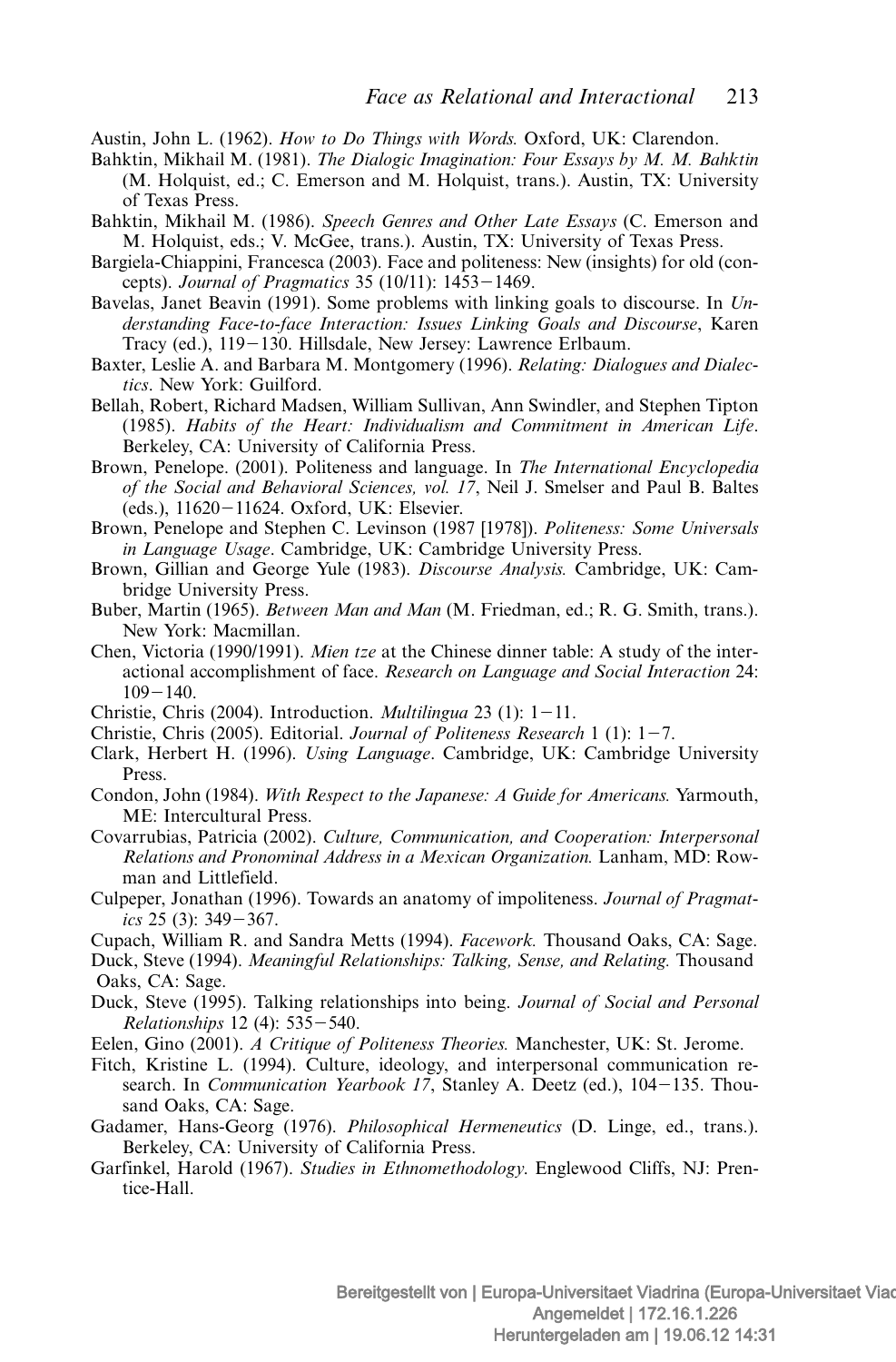- Goffman, Erving (1955). On face work: An analysis of ritual elements in social interaction. *Psychiatry* 18 (3): 213-231.
- Goffman, Erving (1967). *Interaction Ritual.* Chicago: Aldine.
- Goffman, Erving (1971). *Relations in Public*. New York: Harper and Row.
- Halliday, Michael A. K. (1978). *Language as Social Semiotic*. London: Edward Arnold.
- Harris, Roy (1996). *The Language Connection: Philosophy and Linguistics*. Bristol, UK: Thoemmes.
- Haugh, Michael (2005). The importance of "place" in Japanese politeness: Implications for cross-cultural and intercultural analyses. *Intercultural Pragmatics* 2 (1):  $41 - 68.$
- Hecht, Michael, Jennifer R. Warren, Eura Jung, and Janice L. Krieger (2005). A communication theory of identity: Development, theoretical perspective, and future directions. In *Theorizing about Intercultural Communication*, William B. Gudykunst (ed.), 257-278. Thousand Oaks, CA: Sage.
- Heidegger, Martin (1985). *History of the Concept of Time* (T. Kisiel, trans.). Bloomington, IN: Indiana University Press.
- Heritage, John (1984). *Garfinkel and Ethnomethodolgy.* Cambridge, UK: Polity Press.
- Hernández-Flores, Nieves (1999). Politeness ideology in Spanish colloquial conversations: The case of advice. *Pragmatics* 9 (1): 37-49.
- Ide, Sachiko (1989). Formal forms and discernment: Two neglected universals of linguistic politeness. *Multilingua* 8 (2/3): 233-248.
- Janney, Richard W. and Horst Arndt (1993). Universals and relativity in cross-cultural politeness research: A historical perspective. *Multilingua* 12 (1): 13-50.
- Kasper, Gabriele (1990). Linguistic politeness: Current research issues. *Journal of Pragmatics* 14 (2): 193-218.
- Kienpointner, Manfred (1997). Varieties of rudeness. *Functions of Language* 2 (2):  $251 - 287.$
- Kluckhohn, Florence R. and Fred L. Strodtbeck (1961). *Variations in Value Orientation*. New York: Row, Peterson.
- Krippendorff, Klaus (1970). On generating data in communication research. *Journal of Communication* 20 (3): 241-269.
- Krippendorff, Klaus (1984). An epistemological foundation for communication. *Journal of Communication* 34 (3): 21-36.
- Krippendorff, Klaus (1996). A second cybernetics of otherness. *Systems Research* 13 (3): 311-328.
- Lannaman, John W. (1994). The problem with disempowering ideology. In *Communi*cation Yearbook 17, Stanley A. Deetz (ed.), 136-147. Thousand Oaks, CA: Sage.
- Lerner, Gene H. (1996). Finding "face" in the preference structures of talk-in-interaction. *Social Psychology Quarterly* 59 (4): 303-321.
- Linell, Per (1998). *Approaches to Dialogue: Talk, Interaction, and Contexts in Dialogical Perspective.* Amsterdam: John Benjamins.
- Linell, Per (2005). *The Written Language Bias in Linguistics*. London: Routledge.
- Locher, Miriam A. (2004). *Power and Politeness in Action: Disagreements in Oral Communication.* Berlin/New York: Mouton de Gruyter.
- Locher, Miriam A. and Richard J. Watts (2005). Politeness theory and relational work. *Journal of Politeness Research* 1 (1): 9-33.
- MacMartin, Clare, Linda A. Wood, and Rolf O. Kroger (2001). Facework. In *The New Handbook of Language and Social Psychology*, W. Peter Robinson and Howard Giles (eds.), 221-237. New York: Wiley.
- Mead, George H. (1934). *Mind, Self and Society.* Chicago: University of Chicago Press.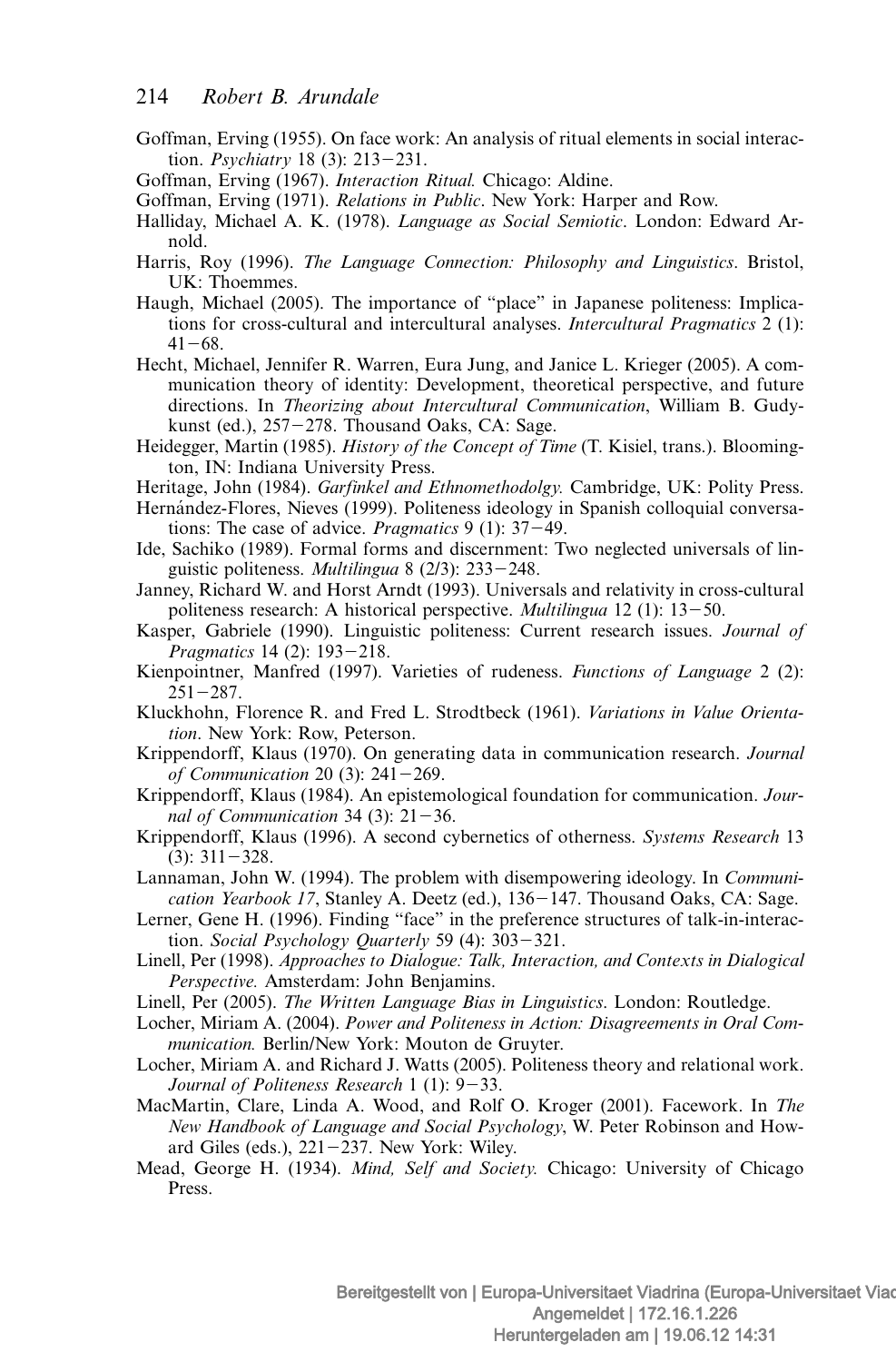- O'Driscoll, Jim (1996). About face: A defence and elaboration of universal dualism. *Journal of Pragmatics* 25 (1): 1-32.
- Okamoto, Shigeko (1997). Social context, ideology, and indexical expressions in Japanese. *Journal of Pragmatics* 28 (6): 795-817.
- Okamoto, Shigeko (1999). Situated politeness: Coordinating honorific and non-honorific expressions in Japanese. *Pragmatics* 9 (1): 51-74.
- Pearce, W. Barnett and Vernon E. Cronen (1980). *Communication, Action and Meaning: The Creation of Social Realities*. New York: Praeger.
- Pizziconi, Barbara (2003). Re-examining politeness, face and the Japanese language. *Journal of Pragmatics* 35 (10/11): 1471-1506.
- Pomerantz, Anita, and B. J. Fehr (1997). Conversation analysis: An approach to the study of social action as sense making practices. In *Discourse as Social Interaction, vol. 2*, Teun A. Van Dijk (ed.), 64-91. London: Sage.
- Radcliffe-Brown, Alfred R. (1940). *Structure and Function in Primitive Society.* London: Cohen and West.
- Rogers, L. Edna and Valentı´n Escudero (2004). Theoretical foundations. In *Relational* Communication, L. Edna Rogers and Valentín Escudero (eds.), 3-21. Mahwah, New Jersey: Lawrence Erlbaum.
- Schegloff, Emanuel A. (1988). Goffman and the analysis of conversation. In *Erving Goffman: Exploring the Interaction Order*, Paul Drew and Anthony Wootton (eds.), 89-135. Boston: Northeastern University Press.
- Schegloff, Emanuel A. (1996). Confirming allusions: Toward an empirical account of action. *American Journal of Sociology* 102 (1): 161-216.
- Schiffrin, Deborah. (1994). *Approaches to Discourse*. Oxford, UK: Blackwell.
- Schutz, Alfred (1962). *Collected Papers, vol. 1.* The Hague: Martinus Nijhoff.
- Simmel, Georg (1950). *The Sociology of Georg Simmel* (K. Wolff, trans.) New York: Free Press.
- Spencer-Oatey, Helen (1996). Reconsidering power and distance. *Journal of Pragmatics* 26 (1): 1-24.
- Spencer-Oatey, Helen (2005). (Im)politeness, face, and perceptions of rapport: Unpackaging their bases and interrelationships. *Journal of Politeness Research* 1 (1): 95-119.
- Sperber, Dan and Deirdre Wilson (1995). *Relevance: Cognition and Communication: Revised Edition.* Oxford, UK: Basil Blackwell.
- Stewart, Edward C. and Milton J. Bennett (1991). *American Cultural Patterns: A Cross-Cultural Perspective*. Yarmouth, ME: Intercultural Press.
- Stewart, John R. (1978). Foundations of dialogic communication. *Quarterly Journal of Speech* 64 (2): 183-201.
- Stewart, John R. (1995). Philosophical features of social approaches to interpersonal communication. In *Social Approaches to Communication*, Wendy Leeds-Hurwitz (ed.), 23-45. New York: Guilford.
- Suchman, Lucy A. (1987). *Plans and Situated Actions: The Problem of Human-machine Communication.* Cambridge, UK: Cambridge University Press.
- Ting-Toomey, Stella (1988). Intercultural conflict styles: A face negotiation theory. In *Theories in Intercultural Communication*, Young Y. Kim and William B. Gudykunst (eds.), 213-235. Newbury Park, CA: Sage.
- Tracy, Karen (1990). The many faces of facework. In *Handbook of Language and Social Psychology*, Howard Giles and W. Peter Robinson (eds.), 209-223. Chichester, UK: Wiley.
- Tracy, Karen and Shirley Baratz (1994). The case for case studies of facework. In *The Challenge of Facework*, Stella Ting-Toomey (ed.), 287-305. Albany, NY: State University of New York Press.